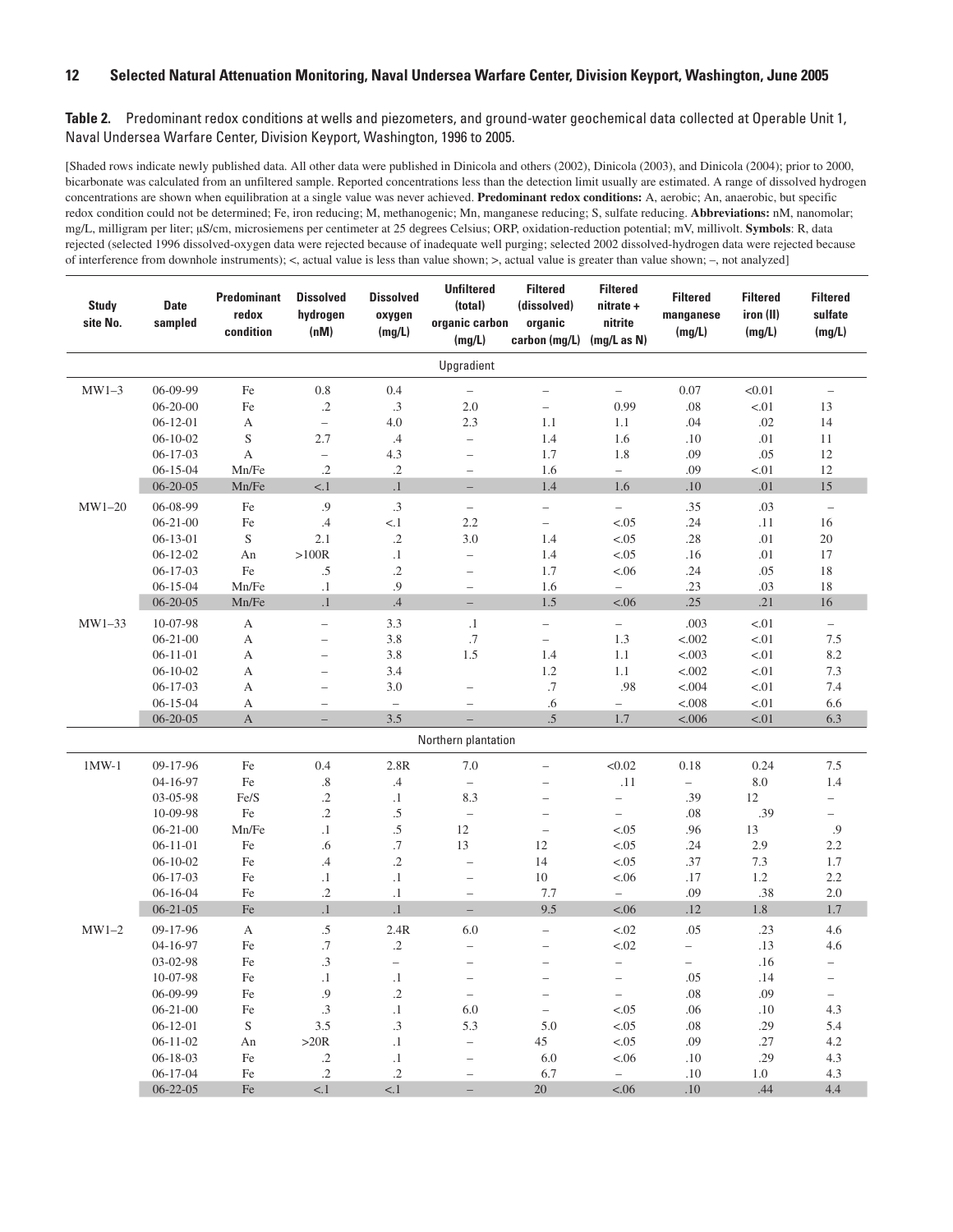| <b>Study</b><br>site No. | <b>Date</b><br>sampled     | <b>Predominant</b><br>redox<br>condition | <b>Unfiltered</b><br>sulfide<br>(mg/L) | <b>Dissolved</b><br>methane<br>(mg/L) | <b>Dissolved</b><br>carbon<br>dioxide<br>(mg/L)      | <b>Filtered</b><br>bicarbonate<br>(mg/L) | pH (units)               | <b>Specific</b><br>conductance<br>$(\mu S/cm)$ | ORP (mV)                          | <b>Filtered</b><br>chloride<br>(mg/L) |
|--------------------------|----------------------------|------------------------------------------|----------------------------------------|---------------------------------------|------------------------------------------------------|------------------------------------------|--------------------------|------------------------------------------------|-----------------------------------|---------------------------------------|
|                          |                            |                                          |                                        |                                       | Upgradient                                           |                                          |                          |                                                |                                   |                                       |
| $MW1-3$                  | 06-09-99                   | Fe                                       | < 0.01                                 | $\qquad \qquad -$                     | $\overline{\phantom{0}}$                             | $8\sqrt{1}$                              | 6.0                      | 202                                            | $\overline{\phantom{0}}$          | $\qquad \qquad -$                     |
|                          | $06 - 20 - 00$             | $\rm Fe$                                 | $< 01$                                 | 0.02                                  | $\overline{\phantom{0}}$                             | 82                                       | 5.9                      | 205                                            | 180                               | 8.4                                   |
|                          | $06-12-01$                 | А                                        | < 01                                   | .12                                   | $\qquad \qquad -$                                    | 90                                       | 6.1                      | 203                                            | 220                               | 10                                    |
|                          | $06-10-02$                 | $\mathbf S$                              | $-.01$                                 | .06                                   | 140                                                  | 80                                       | 5.8                      | 182                                            | 400                               | 9.7                                   |
|                          | $06-17-03$                 | $\mathbf{A}$                             | $\overline{\phantom{0}}$               | .02                                   | 80                                                   | $\overline{\phantom{0}}$                 | 6.0                      | 199                                            | 200                               | 10                                    |
|                          | $06 - 15 - 04$             | Mn/Fe                                    | < 01                                   | .01                                   | $\bar{ }$                                            | 73                                       | 5.7                      | 205                                            | 195                               | 9.1                                   |
|                          | $06 - 20 - 05$             | Mn/Fe                                    | $< 01$                                 | $\equiv$                              | < 50                                                 | $\equiv$                                 | 6.0                      | 192                                            | $\equiv$                          | $7.5\,$                               |
| $MW1-20$                 | 06-08-99                   | Fe                                       | < 01                                   | $\qquad \qquad -$                     | $\overline{\phantom{a}}$                             | 260                                      | 6.7                      | 546                                            | $\qquad \qquad -$                 | $\qquad \qquad -$                     |
|                          | $06 - 21 - 00$             | $\rm Fe$                                 | < 01                                   | .01                                   | $\overline{\phantom{0}}$                             | 240                                      | 6.8                      | 530                                            | 79                                | 14                                    |
|                          | $06-13-01$                 | $\mathbf S$                              | < 01                                   | .27                                   | $\qquad \qquad -$                                    | 260                                      | 6.4                      | 544                                            | 250                               | 33                                    |
|                          | $06 - 12 - 02$             | An                                       | $-.01$                                 | .06                                   | 97                                                   | 250                                      | 7.0                      | 701                                            | 180                               | 29                                    |
|                          | $06-17-03$                 | $\rm Fe$                                 | $\overline{\phantom{0}}$               | .09                                   | 90                                                   | $\overline{\phantom{0}}$                 | 6.3                      | 491                                            | 290                               | $32\,$                                |
|                          | $06 - 15 - 04$             | Mn/Fe                                    | < 01                                   | .03                                   | $\overline{\phantom{a}}$                             | 260                                      | 6.4                      | 552                                            | 98                                | 35                                    |
|                          | $06 - 20 - 05$             | Mn/Fe                                    | < 01                                   | $-$                                   | 80                                                   | $\equiv$                                 | 6.3                      | 520                                            | 87                                | 28                                    |
| MW1-33                   | 10-07-98                   | $\boldsymbol{A}$                         | $< 01$                                 | $\overline{\phantom{0}}$              | $\overline{\phantom{0}}$                             | 78                                       | 6.6                      | 177                                            | $\overline{\phantom{0}}$          | $\qquad \qquad -$                     |
|                          | $06 - 21 - 00$             | $\mathbf{A}$                             | < 01                                   | .05                                   | $\overline{\phantom{0}}$                             | 74                                       | 6.7                      | 164                                            | 160                               | 4.0                                   |
|                          | $06-11-01$                 | A                                        | $-.01$                                 | .07                                   | $\overline{\phantom{0}}$                             | 71                                       | 6.2                      | 154                                            | 300                               | 3.6                                   |
|                          | $06-10-02$                 | А                                        | < 01                                   | .004                                  | 31                                                   | 81                                       | 6.5                      | 138                                            | 360                               | 3.4                                   |
|                          | $06-17-03$                 | А                                        | < 01                                   | $.01\,$                               | 25                                                   | $\overline{\phantom{0}}$                 | 6.3                      | 156                                            | 110                               | 3.7                                   |
|                          | $06 - 15 - 04$             | А                                        | $\qquad \qquad -$                      | < .005                                | 13                                                   | $\overline{\phantom{0}}$                 | 6.7                      | 165                                            | $\qquad \qquad -$                 | 4.0                                   |
|                          | $06 - 20 - 05$             | $\mathbf{A}$                             | $\equiv$                               | $\qquad \qquad -$                     | 18                                                   | $\equiv$                                 | 6.6                      | 154                                            | $-$                               | 4.1                                   |
|                          |                            |                                          |                                        |                                       | Northern plantation                                  |                                          |                          |                                                |                                   |                                       |
| $1MW-1$                  | 09-17-96                   | Fe                                       | < 0.01                                 | 10                                    | $\overline{a}$                                       | 640                                      | 7.9                      | $\overline{\phantom{0}}$                       |                                   | 43                                    |
|                          | 04-16-97                   | Fe                                       | $.01\,$                                | 29                                    | $\overline{\phantom{0}}$                             | 1,100                                    | 7.2                      | $\overline{\phantom{0}}$                       | $\overline{\phantom{0}}$          | $\overline{\phantom{0}}$              |
|                          | 03-05-98                   | Fe/S                                     | .06                                    | $\qquad \qquad -$                     | $\qquad \qquad -$                                    |                                          | $\qquad \qquad -$        | $\overline{\phantom{0}}$                       | -                                 | $\qquad \qquad -$                     |
|                          | 10-09-98<br>$06 - 21 - 00$ | $\rm Fe$<br>Mn/Fe                        | $.01\,$<br>< 01                        | $\overline{\phantom{0}}$<br>.39       | $\overline{\phantom{0}}$<br>$\overline{\phantom{0}}$ | 660<br>590                               | 7.7<br>7.0               | 1,080<br>1,070                                 | $\overline{\phantom{0}}$<br>$-92$ | $\qquad \qquad -$<br>44               |
|                          | $06-11-01$                 | $\rm Fe$                                 | < 01                                   | 5.6                                   | $\overline{\phantom{a}}$                             | 550                                      | 7.1                      | 974                                            | $-110$                            | 50                                    |
|                          | $06-10-02$                 | $\rm Fe$                                 | $-.01$                                 | 14                                    | 77                                                   | 520                                      | 7.7                      | 835                                            | $-160$                            | 54                                    |
|                          | $06-17-03$                 | Fe                                       | $-.01$                                 | 7.1                                   | 50                                                   | $\overline{\phantom{0}}$                 | 7.3                      | 847                                            | $\overline{\phantom{a}}$          | 54                                    |
|                          | $06-16-04$                 | $\rm Fe$                                 | .03                                    | 1.8                                   | 18                                                   | $\overline{\phantom{m}}$                 | 7.0                      | 843                                            | $-184$                            | 57                                    |
|                          | $06 - 21 - 05$             | Fe                                       | .02                                    | $\mathcal{L}_{\mathcal{A}}$           | 20                                                   | $\equiv$                                 | 7.1                      | 827                                            | $-108$                            | $48\,$                                |
| $MW1-2$                  | 09-17-96                   | A                                        | < 01                                   | 1.2                                   | $\overline{\phantom{0}}$                             | 510                                      | 6.9                      | $\overline{\phantom{0}}$                       | $\overline{\phantom{0}}$          | 50                                    |
|                          | 04-16-97                   | $\rm Fe$                                 | $-.01$                                 | $2.5\,$                               | $\qquad \qquad -$                                    | 1,100                                    | 6.7                      | $\qquad \qquad -$                              |                                   |                                       |
|                          | 03-02-98                   | Fe                                       | $\overline{\phantom{0}}$               | $\qquad \qquad -$                     | $\overline{a}$                                       | $\qquad \qquad -$                        | $\overline{\phantom{0}}$ | $\overline{\phantom{0}}$                       |                                   |                                       |
|                          | 10-07-98                   | Fe                                       | < 01                                   |                                       |                                                      | 300                                      | 6.7                      | 868                                            |                                   |                                       |
|                          | 06-09-99                   | Fe                                       | < 01                                   | $-$                                   | $\overline{\phantom{m}}$                             | 490                                      | 6.8                      | 901                                            | $\overline{\phantom{0}}$          | $\overline{\phantom{m}}$              |
|                          | $06 - 21 - 00$             | Fe                                       | < 01                                   | .04                                   | $\overline{\phantom{m}}$                             | 460                                      | 6.8                      | 870                                            | 37                                | 36                                    |
|                          | $06-12-01$                 | ${\bf S}$                                | < 01                                   | .78                                   | $\overline{\phantom{m}}$                             | 470                                      | 6.5                      | 853                                            | 27                                | 48                                    |
|                          | $06-11-02$                 | An                                       | < 01                                   | .92                                   | 200                                                  | 500                                      | 6.6                      | 829                                            | 200                               | 37                                    |
|                          | $06 - 18 - 03$             | Fe                                       | $-.01$                                 | .98                                   | 160                                                  | $\overline{\phantom{a}}$                 | 6.4                      | 870                                            | 62                                | 41                                    |
|                          | $06-17-04$                 | Fe                                       | $-$                                    | .33                                   | 50                                                   | $\overline{\phantom{a}}$                 | 6.6                      | 858                                            | $\sim$                            | 40                                    |
|                          | $06 - 22 - 05$             | Fe                                       | < .01                                  | $-$                                   | 75                                                   | $\equiv$                                 | 6.3                      | 720                                            | $-14$                             | 35                                    |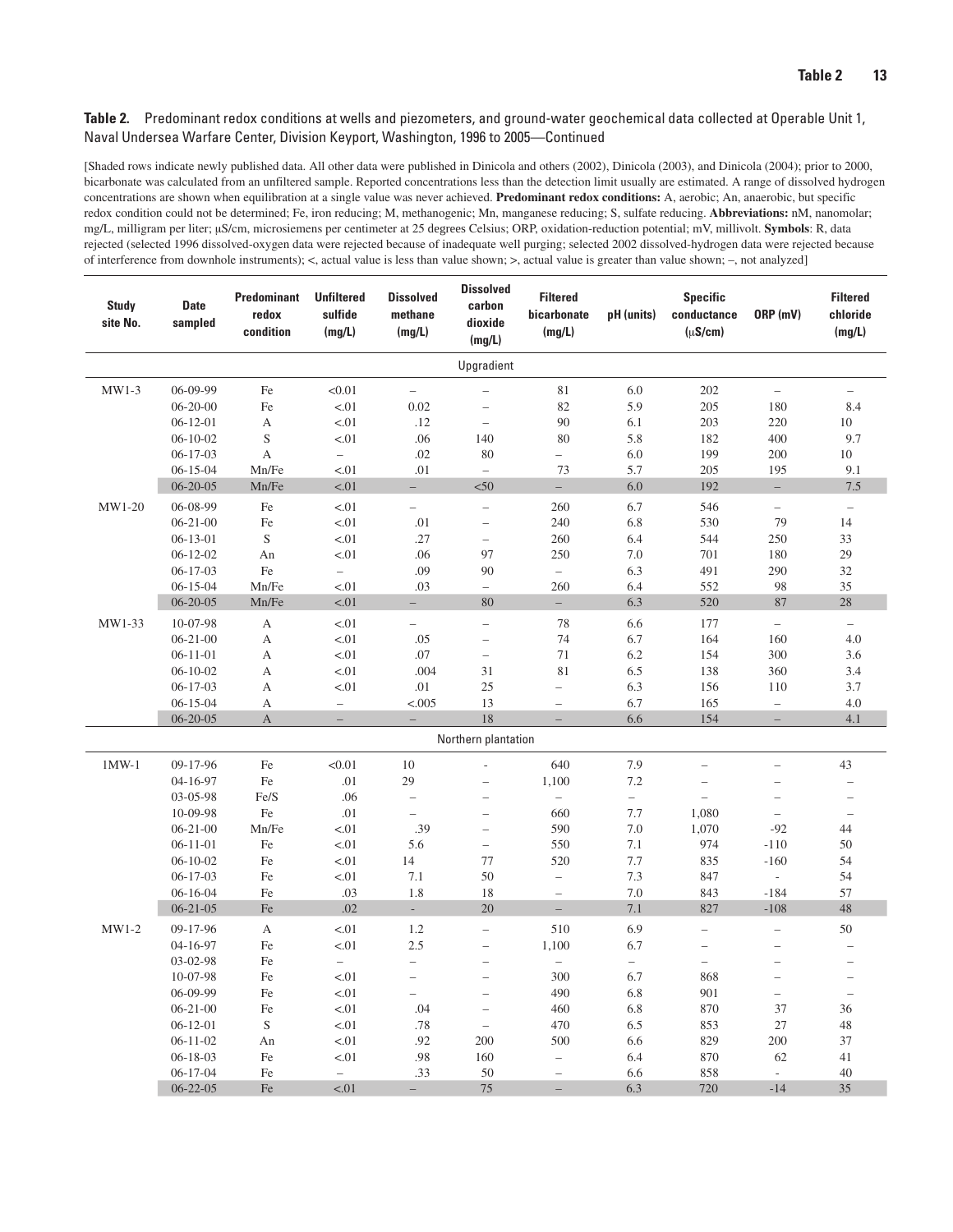| <b>Study</b><br>site No. | <b>Date</b><br>sampled | <b>Predominant</b><br>redox<br>condition | <b>Dissolved</b><br>hydrogen<br>(nM) | <b>Dissolved</b><br>oxygen<br>(mg/L) | <b>Unfiltered</b><br>(total)<br>organic carbon<br>(mg/L) | <b>Filtered</b><br>(dissolved)<br>organic<br>carbon (mg/L) | <b>Filtered</b><br>nitrate +<br>nitrite<br>(mg/L as N) | <b>Filtered</b><br>manganese<br>(mg/L) | <b>Filtered</b><br>iron (II)<br>(mg/L) | <b>Filtered</b><br>sulfate<br>(mg/L) |
|--------------------------|------------------------|------------------------------------------|--------------------------------------|--------------------------------------|----------------------------------------------------------|------------------------------------------------------------|--------------------------------------------------------|----------------------------------------|----------------------------------------|--------------------------------------|
|                          |                        |                                          |                                      |                                      | Northern plantation-Continued                            |                                                            |                                                        |                                        |                                        |                                      |
| $MW1-15$                 | 09-16-96               | Fe                                       | $0.2\,$                              | < 0.1                                | 50                                                       | $\overline{\phantom{0}}$                                   | < 0.02                                                 | 5.7                                    | 68                                     | 0.1                                  |
|                          | 04-16-97               | Fe/S                                     | $.8\,$                               | < 1                                  | $\overline{\phantom{a}}$                                 | $\overline{\phantom{0}}$                                   | < .02                                                  | $\overline{\phantom{0}}$               | 77                                     | $\cdot$ 1                            |
|                          | 03-05-98               | S                                        | 1.2                                  | < 1                                  | 33                                                       | $\overline{\phantom{0}}$                                   | $\overline{\phantom{0}}$                               | 18                                     | 51                                     | $\qquad \qquad -$                    |
|                          | 10-09-98               | $\mathbf S$                              | 2.9                                  | < 1                                  | $\overline{\phantom{0}}$                                 | $\overline{\phantom{0}}$                                   | $\overline{\phantom{0}}$                               | 5.8                                    | 64                                     | $\overline{\phantom{a}}$             |
|                          | $06 - 15 - 04$         | S                                        | 3.2                                  | $.8\,$                               | $\qquad \qquad -$                                        | 27                                                         | $\qquad \qquad -$                                      | 6.3                                    | 36                                     | < 2                                  |
| $MW1-17$                 | 09-17-96               | $\rm Fe$                                 | .7                                   | < 1                                  | 23                                                       | $\qquad \qquad -$                                          | < .02                                                  | 1.3                                    | 62                                     | 4.3                                  |
|                          | 04-16-97               | $\rm Fe$                                 | .6                                   | < 1                                  | $\overline{\phantom{0}}$                                 | $\overline{\phantom{0}}$                                   | < .02                                                  | $\overline{\phantom{0}}$               | 37                                     | 68                                   |
|                          | 10-09-98               | Fe                                       | $\overline{\phantom{0}}$             | < 1                                  | $\overline{\phantom{0}}$                                 | $\overline{\phantom{0}}$                                   | $\overline{\phantom{0}}$                               | .80                                    | 56                                     | $\qquad \qquad -$                    |
|                          | $06 - 22 - 00$         | S                                        | 1.2                                  | < 1                                  | 11                                                       | $\qquad \qquad -$                                          | $\overline{\phantom{0}}$                               | 1.2                                    | 68                                     | $\overline{\phantom{0}}$             |
|                          | $06-12-01$             | $\mathbf S$                              | $2.0 - 2.7$                          | .4                                   | 9.2                                                      | 8.0                                                        | < 0.05                                                 | 1.2                                    | 48                                     | 12                                   |
|                          | $06 - 17 - 04$         | S                                        | 2.5                                  | < 1                                  | $\qquad \qquad -$                                        | 7.5                                                        | $\overline{\phantom{0}}$                               | .68                                    | >10                                    | 18                                   |
|                          | $06 - 20 - 05$         | S                                        | $1.5\,$                              | < 1                                  | $-$                                                      | 6.1                                                        | < .06                                                  | .43                                    | 27                                     | 7.8                                  |
| $MW1-18$                 | 09-17-96               | Fe/S                                     | 1.0                                  | < 1                                  | 28                                                       | $\overline{\phantom{0}}$                                   | < .02                                                  | 4.0                                    | 12                                     | 4.6                                  |
|                          | 04-16-97               | Fe                                       | .5                                   | < 1                                  | $\overline{\phantom{0}}$                                 | $\overline{\phantom{0}}$                                   | .05                                                    | $\overline{\phantom{0}}$               | $23\,$                                 | 8.2                                  |
|                          | 10-07-98               | Fe                                       | $\overline{\phantom{0}}$             | $\cdot$ .2                           | $\overline{\phantom{0}}$                                 | $\qquad \qquad -$                                          | $\overline{\phantom{0}}$                               | .77                                    | 3.3                                    | $\overline{\phantom{0}}$             |
|                          | $06 - 16 - 04$         | Fe                                       | .7                                   | $\cdot$                              | $\overline{\phantom{0}}$                                 | 23                                                         | $\qquad \qquad -$                                      | 4.1                                    | >10                                    | $\cdot$ .2                           |
| $MW1-41$                 | 06-09-99               | $\mathbf S$                              | 1.0                                  | $\cdot$ 3                            | $\overline{\phantom{0}}$                                 | $\overline{\phantom{0}}$                                   | $\qquad \qquad -$                                      | 2.2                                    | 60                                     | $\qquad \qquad -$                    |
|                          | $06 - 21 - 00$         | $\mathbf S$                              | 1.2                                  | $\cdot$ 1                            | 22                                                       | $\overline{\phantom{0}}$                                   | < 0.05                                                 | 3.5                                    | 55                                     | < .3                                 |
|                          | $06-11-01$             | S                                        | $2.0\,$                              | .3                                   | 14                                                       | 14                                                         | < .05                                                  | 3.7                                    | 66                                     | 30                                   |
|                          | $06 - 10 - 02$         | $\mathbf S$                              | 2.2                                  | $\boldsymbol{.8}$                    | $\overline{\phantom{0}}$                                 | 20                                                         | < .05                                                  | 3.6                                    | 52                                     | $.4\phantom{0}$                      |
|                          | $06 - 18 - 03$         | $\mathbf S$                              | 1.9                                  | < 1                                  | $\overline{\phantom{0}}$                                 | 19                                                         | < .06                                                  | 3.9                                    | 50                                     | $< 2$                                |
|                          | $06 - 17 - 04$         | S                                        | 2.2                                  | $\cdot$ 1                            | $\qquad \qquad -$                                        | 19                                                         | $\overline{\phantom{0}}$                               | 4.0                                    | 57                                     | ${<}.2\,$                            |
|                          | $06 - 20 - 05$         | Fe/S                                     | $.8\,$                               | $\cdot$ 1                            | $\overline{\phantom{0}}$                                 | 17                                                         | < .06                                                  | 3.9                                    | 73                                     | $\leq$ 2                             |
| $P1-1$                   | 06-09-99               | Fe                                       | .7                                   | .4                                   | $\overline{\phantom{0}}$                                 | $\overline{\phantom{0}}$                                   | $\overline{\phantom{0}}$                               | 4.0                                    | 59                                     | $\qquad \qquad -$                    |
|                          | $06 - 11 - 02$         | $\mathbf S$                              | 1.4                                  | < 1                                  | $\overline{\phantom{0}}$                                 | 17                                                         | < .05                                                  | 2.7                                    | 40                                     | < 1                                  |
|                          | $06 - 18 - 03$         | $\mathbf S$                              | 1.5                                  | < 1                                  | $\overline{\phantom{0}}$                                 | 18                                                         | < .06                                                  | 3.4                                    | 32                                     | $\leq$ 2                             |
|                          | $06 - 17 - 04$         | S                                        | 1.9                                  | $\cdot$ 1                            | $\qquad \qquad -$                                        | 16                                                         | $\overline{\phantom{a}}$                               | 3.1                                    | 39                                     | $< 2$                                |
|                          | $06 - 22 - 05$         | Fe/S                                     | $.6\,$                               | < 1                                  | $-$                                                      | 15                                                         | < .06                                                  | 3.1                                    | 68                                     | < .2                                 |
| $P1-3$                   | 06-09-99               | Fe                                       | .4                                   | $\cdot$ .2                           | -                                                        | $\overline{\phantom{0}}$                                   | $\overline{\phantom{a}}$                               | 1.0                                    | 19                                     | $\qquad \qquad -$                    |
|                          | $06 - 11 - 02$         | $\rm Fe$                                 | $\cdot$ 3                            | < 1                                  | $\overline{a}$                                           | 45                                                         | < .05                                                  | 2.6                                    | 39                                     | 1.0                                  |
|                          | $06 - 18 - 03$         | $\rm Fe$                                 | $\cdot$ 3                            | $\cdot$ 1                            | $\equiv$                                                 | 19                                                         | < .06                                                  | 2.0                                    | 29                                     | 1.8                                  |
|                          | $06 - 17 - 04$         | Fe                                       | .7                                   | < 1                                  | $\qquad \qquad -$                                        | 21                                                         | $\overline{\phantom{0}}$                               | 2.8                                    | >10                                    | .55                                  |
|                          | $06 - 22 - 05$         | $\rm Fe$                                 | $\cdot$ .2                           | < 1                                  |                                                          | 20                                                         | < .06                                                  | 2.8                                    | 60                                     | .38                                  |
| $P1-4$                   | 06-09-99               | Fe                                       | .7                                   | .3                                   | -                                                        | $\qquad \qquad -$                                          | $\overline{\phantom{0}}$                               | .34                                    | 2.6                                    | $\qquad \qquad -$                    |
|                          | $06 - 13 - 01$         | $\rm Fe$                                 | $\cdot$                              | $.5\,$                               | 9.8                                                      | 8.7                                                        | < 0.05                                                 | .38                                    | 3.4                                    | 3.8                                  |
|                          | $06-11-02$             | $\rm Fe$                                 | $\cdot$                              | $\cdot$ 1                            |                                                          | $8.0\,$                                                    | < .05                                                  | $2.6\phantom{0}$                       | 3.7                                    | $3.5\,$                              |
|                          | $06 - 18 - 03$         | Fe                                       | $\cdot$ .2                           | $\cdot$                              | -                                                        | 7.0                                                        | < 0.06                                                 | .43                                    | 4.1                                    | 4.0                                  |
|                          | $06 - 17 - 04$         | Fe                                       | $\cdot$ 1                            | $\cdot$ 1                            | $\overline{\phantom{0}}$                                 | 7.6                                                        | $\overline{a}$                                         | .42                                    | 3.0                                    | 4.0                                  |
|                          | $06 - 21 - 05$         | $\rm Fe$                                 | $\cdot$ 1                            | $\cdot$ 1                            |                                                          | 6.7                                                        | < .06                                                  | .38                                    | 2.3                                    | 4.6                                  |
| $P1-5$                   | 06-08-99               | ${\bf S}$                                | $3.0\,$                              | $.3\phantom{0}$                      | $\overline{\phantom{0}}$                                 | $\frac{1}{2}$                                              | $\frac{1}{2}$                                          | 3.1                                    | 72                                     | $\overline{\phantom{a}}$             |
|                          | $06 - 10 - 02$         | ${\bf S}$                                | 1.7                                  | $\cdot$ 1                            | $\overline{\phantom{0}}$                                 | 25                                                         | < 0.05                                                 | 2.6                                    | 62                                     | < .6                                 |
|                          | $06 - 18 - 03$         | S                                        | $2.2\,$                              | $.1\,$                               | -                                                        | 24                                                         | < .06                                                  | 3.1                                    | 54                                     | $<\!\! .2$                           |
|                          | $06 - 17 - 04$         | S                                        | 2.1                                  | $< 1$                                | $\qquad \qquad -$                                        | 23                                                         | $\overline{\phantom{0}}$                               | 3.1                                    | $>10$                                  | ${<}.2\,$                            |
|                          | $06 - 21 - 05$         | Fe/S                                     | $.8\,$                               | $\cdot$ 1                            | $-$                                                      | $22\,$                                                     | < .06                                                  | 3.5                                    | $74\,$                                 | E.1                                  |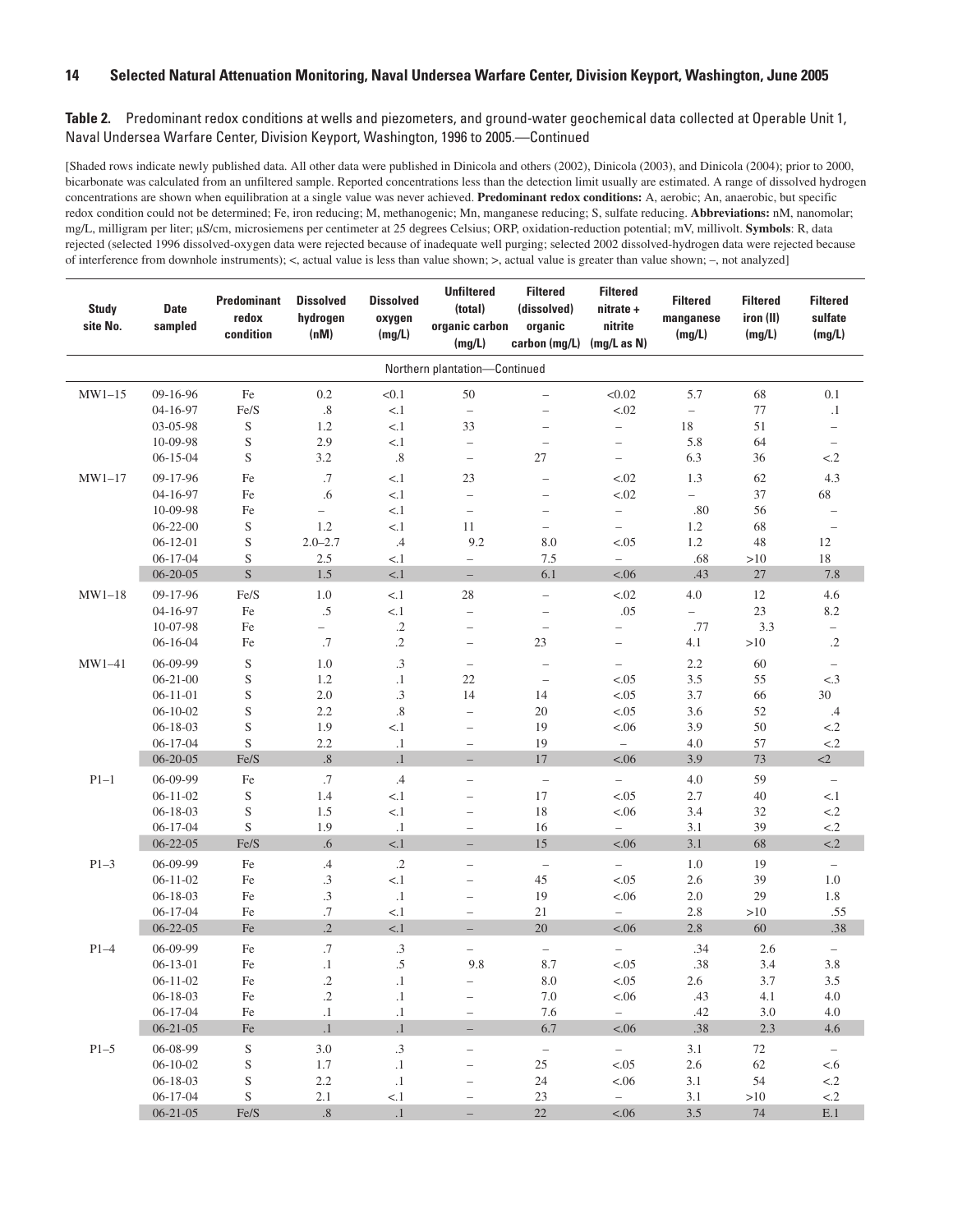| <b>Study</b><br>site No. | <b>Date</b><br>sampled           | Predominant<br>redox<br>condition | <b>Unfiltered</b><br>sulfide<br>(mg/L) | <b>Dissolved</b><br>methane<br>(mg/L) | <b>Dissolved</b><br>carbon<br>dioxide<br>(mg/L) | <b>Filtered</b><br>bicarbonate<br>(mg/L) | pH (units)               | <b>Specific</b><br>conductance<br>$(\mu S/cm)$ | ORP (mV)                          | <b>Filtered</b><br>chloride<br>(mg/L) |
|--------------------------|----------------------------------|-----------------------------------|----------------------------------------|---------------------------------------|-------------------------------------------------|------------------------------------------|--------------------------|------------------------------------------------|-----------------------------------|---------------------------------------|
|                          |                                  |                                   |                                        |                                       | Northern plantation-Continued                   |                                          |                          |                                                |                                   |                                       |
| $MW1-15$                 | 09-16-96                         | Fe                                | < 0.01                                 | 8.8                                   |                                                 | 1,200                                    | $\overline{\phantom{0}}$ |                                                |                                   | 18                                    |
|                          | 04-16-97                         | Fe/S                              | .03                                    | $44$                                  | $\overline{\phantom{0}}$                        | 1,600                                    | 6.3                      | $\overline{\phantom{a}}$                       |                                   | $\overline{\phantom{0}}$              |
|                          | 03-05-98                         | S                                 | < 01                                   | $\overline{\phantom{0}}$              |                                                 | $\overline{\phantom{0}}$                 | $\overline{\phantom{0}}$ | $\overline{\phantom{0}}$                       |                                   | $\qquad \qquad -$                     |
|                          | 10-09-98                         | ${\mathbf S}$                     | < 01                                   | $\overline{\phantom{0}}$              |                                                 | 750                                      | 6.3                      | 1,110                                          |                                   | $\overline{\phantom{0}}$              |
|                          | $06 - 15 - 04$                   | $\mathbf S$                       | < 01                                   | .22                                   | 760                                             | $\overline{\phantom{0}}$                 | 6.3                      | 1,200                                          | $\overline{\phantom{0}}$          | 16                                    |
| $MW1-17$                 | 09-17-96                         | Fe                                | < 01                                   | 8.9                                   | $\overline{\phantom{0}}$                        | 760                                      | 6.5                      | $\overline{\phantom{0}}$                       |                                   | 61                                    |
|                          | 04-16-97                         | Fe                                | .02                                    | 23                                    | $\qquad \qquad -$                               | 1,200                                    | 6.6                      | $\qquad \qquad -$                              |                                   | $\overline{\phantom{0}}$              |
|                          | 10-09-98                         | Fe                                | .02                                    | $\overline{\phantom{0}}$              | $\qquad \qquad -$                               | 510                                      | 6.4                      | 1,740                                          | $\qquad \qquad -$                 | $\qquad \qquad -$                     |
|                          | $06 - 22 - 00$                   | $\mathbf S$                       | $.02\,$                                | 2.8                                   | $\overline{\phantom{0}}$                        | 450                                      | 6.5                      | 1,260                                          | $-41$                             | 160                                   |
|                          | $06-12-01$                       | $\mathbf S$                       | .01                                    | 9.4                                   | $\overline{\phantom{0}}$                        | 500                                      | 6.5                      | 1,200                                          | $-280$                            | 120                                   |
|                          | $06 - 17 - 04$                   | S                                 | $\overline{\phantom{0}}$               | .37                                   | 70                                              | $\qquad \qquad -$                        | 6.5                      | 318                                            | $\overline{\phantom{0}}$          | 150                                   |
|                          | $06 - 20 - 05$                   | $\mathbf S$                       | .04                                    | $-$                                   | 80                                              | $-$                                      | 6.3                      | 563                                            | $-144$                            | 74                                    |
| $MW1-18$                 | 09-17-96                         | Fe/S                              | < 01                                   | 11                                    | $\overline{\phantom{0}}$                        | 880                                      | 7.0                      | $\overline{\phantom{0}}$                       | $\qquad \qquad -$                 | 86                                    |
|                          | 04-16-97                         | $\rm Fe$                          | < 01                                   | 52                                    | $\overline{\phantom{0}}$                        | 1,500                                    | 6.8                      | $\overline{\phantom{0}}$                       |                                   | $\qquad \qquad -$                     |
|                          | 10-07-98                         | Fe                                | < 01                                   | $\overline{\phantom{a}}$              | $\overline{\phantom{0}}$                        | 920                                      | 6.6                      | 1,780                                          | $\overline{\phantom{0}}$          | $\qquad \qquad -$                     |
|                          | $06 - 16 - 04$                   | Fe                                | < 01                                   | 5.3                                   | 70                                              | $\qquad \qquad -$                        | 7.1                      | 945                                            | $\overline{\phantom{0}}$          | 47                                    |
| $MW1-41$                 | 06-09-99                         | $\mathbf S$                       | 0.01                                   | $\overline{\phantom{m}}$              | $\overline{\phantom{0}}$                        | 860                                      | 6.6                      | 1,260                                          | $\overline{\phantom{0}}$          | $\overline{\phantom{0}}$              |
|                          | $06 - 21 - 00$                   | S                                 | < 01                                   | 1.9                                   | $\qquad \qquad -$                               | 1,000                                    | 6.5                      | 1,500                                          | $-75$                             | 8.3                                   |
|                          | $06 - 11 - 01$<br>$06 - 10 - 02$ | $\mathbf S$<br>$\mathbf S$        | .02<br>.04                             | $25\,$<br>$21\,$                      | $\qquad \qquad -$                               | 980<br>830                               | 6.3<br>6.3               | 1,330                                          | $-89$<br>$-68$                    | 9.9<br>7.9                            |
|                          | $06 - 18 - 03$                   | $\mathbf S$                       | .03                                    | 14                                    | 540<br>500                                      | $\overline{\phantom{0}}$                 | 6.3                      | 1,190<br>1,280                                 | 93                                | 9.5                                   |
|                          | $06-17-04$                       | $\mathbf S$                       | .02                                    | 7.4                                   | 450                                             | $\overline{\phantom{0}}$                 | 6.1                      | 1,300                                          | $-165$                            | 11                                    |
|                          | $06 - 20 - 05$                   | Fe/S                              | .01                                    | $\overline{\phantom{0}}$              | 500                                             | $\overline{\phantom{0}}$                 | 6.4                      | 1,300                                          | $\overline{\phantom{0}}$          | 8.7                                   |
| $P1-1$                   | 06-09-99                         | Fe                                | < 01                                   | $\qquad \qquad -$                     | $\overline{\phantom{a}}$                        | 930                                      | 6.4                      | 1,350                                          | $\overline{\phantom{a}}$          | -                                     |
|                          | $06 - 11 - 02$                   | $\mathbf S$                       | $-.01$                                 | 29                                    | 400                                             | 650                                      | 6.3                      | 987                                            | $-80$                             | 9.3                                   |
|                          | $06 - 18 - 03$                   | $\mathbf S$                       | .02                                    |                                       | 450                                             | $\overline{\phantom{0}}$                 | 6.2                      | 1,030                                          | 78                                | 11                                    |
|                          | $06 - 17 - 04$                   | S                                 | .02                                    | 3.7                                   | 430                                             | $\overline{\phantom{0}}$                 | 6.0                      | 987                                            | $-153$                            | 9.2                                   |
|                          | $06 - 22 - 05$                   | $\rm Fe$                          | < .01                                  | $10\,$                                | 370                                             | $\overline{\phantom{0}}$                 | 6.3                      | 847                                            | $-72$                             | 7.1                                   |
| $P1-3$                   | 06-09-99                         | Fe                                | .04                                    | $\overline{\phantom{m}}$              | $\qquad \qquad -$                               | 730                                      | 6.8                      | 1,470                                          | $\overline{\phantom{0}}$          | $\qquad \qquad -$                     |
|                          | $06 - 11 - 02$                   | Fe                                | .03                                    | 24                                    | 400                                             | 820                                      | 6.4                      | 1,340                                          | $-73$                             | 61                                    |
|                          | $06 - 18 - 03$                   | Fe                                | .03                                    | $\qquad \qquad -$                     | 350                                             | $\overline{\phantom{0}}$                 | 6.4                      | 1,400                                          | 73                                | 90                                    |
|                          | $06 - 17 - 04$                   | Fe                                | < 01                                   | 5.7                                   | 330                                             | $\overline{\phantom{0}}$                 | 6.5                      | 1,350                                          | $\overline{\phantom{a}}$          | 57                                    |
|                          | $06 - 22 - 05$                   | $\rm Fe$                          | .03                                    | 8.4                                   | 320                                             | $-$                                      | 6.4                      | 1,200                                          | $-88$                             | 68                                    |
| $P1-4$                   | 06-09-99                         | $\rm Fe$                          | $.02\,$                                | $\qquad \qquad -$                     |                                                 | 450                                      | 6.9                      | 867                                            | $\qquad \qquad -$                 | $\qquad \qquad -$                     |
|                          | $06 - 13 - 01$                   | $\rm Fe$                          | < 01                                   | .93                                   |                                                 | 390                                      | 6.6                      | 761                                            | $-78$                             | 53                                    |
|                          | $06-11-02$                       | $\rm Fe$                          | $-.01$                                 | 5.9                                   | 90                                              | 380                                      | 6.7                      | 734                                            | $-86$                             | 56                                    |
|                          | $06 - 18 - 03$                   | Fe                                | .01                                    | 4.2                                   | 70                                              | $\qquad \qquad -$                        | 6.6                      | 778                                            | 65                                | 59                                    |
|                          | $06 - 17 - 04$                   | Fe                                | .02                                    | 1.8                                   | 60                                              | $\overline{\phantom{0}}$                 | 6.4                      | 782                                            | $-163$                            | 48                                    |
|                          | $06 - 21 - 05$                   | $\rm Fe$                          | < 01                                   | 1.8                                   | 42                                              | $\equiv$                                 | 6.6                      | 750                                            | $-83$                             | 47                                    |
| $P1-5$                   | 06-08-99                         | $\mathbf S$                       | .01                                    | $\equiv$                              | $\hspace{0.1mm}-\hspace{0.1mm}$                 | 850                                      | 6.2                      | 1,320                                          | $\equiv$                          | $\overline{\phantom{a}}$              |
|                          | $06 - 10 - 02$                   | S                                 | .02                                    | 23                                    | 400                                             | 730                                      | 6.2                      | 1,200                                          | $-59$                             | 17                                    |
|                          | $06 - 18 - 03$                   | S                                 | .02                                    | 18                                    | 650                                             | $\overline{\phantom{0}}$                 | 6.2                      | 1,150                                          | 65                                | 16                                    |
|                          | $06 - 17 - 04$<br>$06 - 21 - 05$ | S<br>Fe/S                         | $-$<br>.04                             | 5.8<br>9.4                            | 450<br>400                                      | $\overline{\phantom{0}}$                 | 6.4<br>6.3               | 1,160                                          | $\overline{\phantom{0}}$<br>$-65$ | 14<br>13                              |
|                          |                                  |                                   |                                        |                                       |                                                 | $\overline{\phantom{0}}$                 |                          | 1,150                                          |                                   |                                       |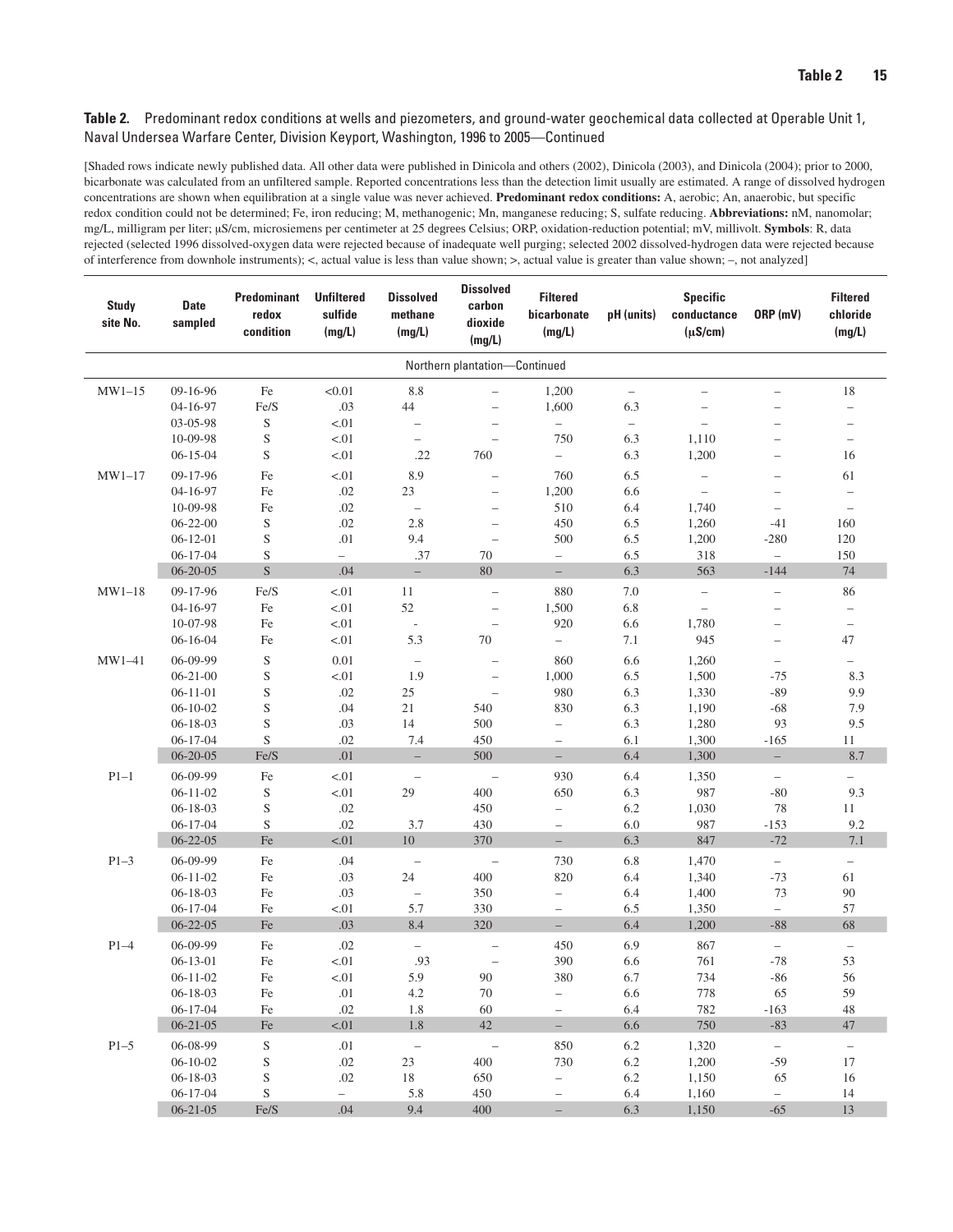| <b>Study</b><br>site No. | <b>Date</b><br>sampled | <b>Predominant</b><br>redox<br>condition | <b>Dissolved</b><br>hydrogen<br>(nM) | <b>Dissolved</b><br>oxygen<br>(mg/L) | <b>Unfiltered</b><br>(total)<br>organic carbon<br>(mg/L) | <b>Filtered</b><br>(dissolved)<br>organic<br>carbon (mg/L) | <b>Filtered</b><br>nitrate +<br>nitrite<br>(mg/L as N) | <b>Filtered</b><br>manganese<br>(mg/L) | <b>Filtered</b><br>iron (II)<br>(mg/L) | <b>Filtered</b><br>sulfate<br>(mg/L) |
|--------------------------|------------------------|------------------------------------------|--------------------------------------|--------------------------------------|----------------------------------------------------------|------------------------------------------------------------|--------------------------------------------------------|----------------------------------------|----------------------------------------|--------------------------------------|
|                          |                        |                                          |                                      |                                      | Southern plantation                                      |                                                            |                                                        |                                        |                                        |                                      |
| $MW1-4$                  | 09-17-96               | Fe                                       | 0.5                                  | 2.8R                                 | 2.0                                                      | $\overline{\phantom{0}}$                                   | < 0.02                                                 | 0.28                                   | 1.8                                    | 7.1                                  |
|                          | 04-16-97               | Fe                                       | .6                                   | $.4\,$                               | $\overline{\phantom{m}}$                                 |                                                            | .24                                                    | $\equiv$                               | < 01                                   | 8.6                                  |
|                          | 03-03-98               | $\mathbf S$                              | 1.7                                  | $\cdot$ .2                           | 4.0                                                      |                                                            | $\overline{a}$                                         | .10                                    | .01                                    | $\overline{\phantom{0}}$             |
|                          | 10-08-98               | Fe                                       | $\cdot$                              | $.5\,$                               | $\bar{ }$                                                | $\overline{\phantom{0}}$                                   | $\overline{\phantom{a}}$                               | $\overline{a}$                         | .28                                    | $\overline{\phantom{0}}$             |
|                          | 06-07-99               | Fe                                       | .9                                   | $\cdot$ 1                            | $\equiv$                                                 | $\overline{a}$                                             | $\overline{\phantom{0}}$                               | .20                                    | 1.2                                    | $\overline{\phantom{0}}$             |
|                          | $06 - 22 - 00$         | Fe                                       | $\cdot$ .2                           | $\cdot$ 1                            | 8.6                                                      | $\overline{\phantom{0}}$                                   | $\equiv$                                               | .70                                    | $\overline{\phantom{m}}$               | 5.5                                  |
|                          | $06-14-01$             | $\mathbf S$                              | $0.9 - 3.2$                          | $.5\,$                               | 2.9                                                      | 2.5                                                        | .08                                                    | .54                                    | 1.6                                    | 5.4                                  |
|                          | $06-13-02$             | $\mathbf S$                              | 2.4                                  | $\cdot$ 1                            | $\equiv$                                                 | 3.8                                                        | .08                                                    | .47                                    | 1.2                                    | 5.5                                  |
|                          | $06 - 20 - 03$         | Fe                                       | $.8\,$                               | $\cdot$ 1                            | $\overline{\phantom{0}}$                                 | 2.5                                                        | < .06                                                  | .53                                    | .22                                    | 5.7                                  |
|                          | $06 - 18 - 04$         | Fe                                       | $\cdot$                              | $\cdot$ 1                            | $\overline{\phantom{a}}$                                 | 2.7                                                        | $\equiv$                                               | .61                                    | .12                                    | 5.9                                  |
|                          | $06 - 23 - 05$         | Mn/Fe                                    | $\cdot$ 3                            | $\cdot$ 1                            |                                                          | .7                                                         | < .06                                                  | .14                                    | .03                                    | 8.8                                  |
| $MW1-5$                  | 09-17-96               | $\mathbf S$                              | $1.2\,$                              | < 1                                  | 15                                                       | $\overline{\phantom{0}}$                                   | < .02                                                  | 1.6                                    | 19                                     | 6.4                                  |
|                          | $04 - 16 - 97$         | Fe                                       | $.5\,$                               | < 1                                  | $\overline{\phantom{0}}$                                 | $\overline{\phantom{0}}$                                   | .08                                                    | $\overline{\phantom{0}}$               | 3.1                                    | 2.8                                  |
|                          | 03-04-98               | Fe                                       | .7                                   | < 1                                  | 12                                                       | $\overline{a}$                                             | $\overline{\phantom{0}}$                               | 1.3                                    | 4.5                                    | $\overline{\phantom{0}}$             |
|                          | 10-08-98               | $\mathbf S$                              | 2.4                                  | < 1                                  | $\overline{\phantom{0}}$                                 | $\overline{\phantom{0}}$                                   | $\qquad \qquad -$                                      | 1.5                                    | 11                                     | $\qquad \qquad -$                    |
|                          | 06-08-99               | Fe                                       | .6                                   | .3                                   | $\overline{\phantom{a}}$                                 | $\overline{\phantom{0}}$                                   | $\overline{\phantom{0}}$                               | 1.2                                    | 31                                     | $\equiv$                             |
|                          | $06 - 22 - 00$         | Fe                                       | $\overline{a}$                       | < 1                                  | 17                                                       | $\overline{a}$                                             | $\equiv$                                               | 1.5                                    | 39                                     | 6.4                                  |
|                          | $06-13-01$             | Fe                                       | .8                                   | .3                                   | 10                                                       | 9.6                                                        | .12                                                    | 1.5                                    | 25                                     | 6.0                                  |
|                          | $06-13-02$             | $\mathbf S$                              | 3.4                                  | $.5\,$                               | $\overline{\phantom{0}}$                                 | 11                                                         | .14                                                    | 1.5                                    | 20                                     | 6.3                                  |
|                          | $06 - 20 - 03$         | Fe                                       | $\cdot$ 1                            | $\cdot$ 1                            | $\overline{\phantom{0}}$                                 | 11                                                         | < .06                                                  | 1.5                                    | 30                                     | 6.8                                  |
|                          | 06-18-04               | Fe                                       | $\cdot$ 1                            | .4                                   | $\qquad \qquad -$                                        | 7.2                                                        | $\bar{ }$                                              | 1.8                                    | >10                                    | 5.6                                  |
|                          | $06 - 22 - 05$         | Fe                                       | < 1                                  | $.0\,$                               | $\overline{a}$                                           | 8.2                                                        | .16                                                    | 1.2                                    | 27                                     | 6.7                                  |
| $MW1-6$                  | 09-17-96               | $\mathbf S$                              | 1.1                                  | < 1                                  | 33                                                       | $\overline{a}$                                             | 1.2                                                    | 1.2                                    | 30                                     | $\cdot$ 1                            |
|                          | 04-16-97               | Fe/S                                     | $.5\,$                               | < 1                                  | $\overline{\phantom{0}}$                                 | $\overline{\phantom{0}}$                                   | .07                                                    | $\overline{\phantom{0}}$               | 36                                     | 4.1                                  |
|                          | 10-08-98               | Fe                                       | $\cdot$                              | < 1                                  | $\overline{\phantom{a}}$                                 | $\overline{\phantom{0}}$                                   | $\overline{\phantom{0}}$                               | 1.1                                    | 32                                     | $\overline{\phantom{0}}$             |
|                          | $06 - 22 - 04$         | Fe                                       | $\overline{\phantom{0}}$             | $\cdot$                              | $\overline{a}$                                           | 26                                                         | $\overline{\phantom{0}}$                               | 1.1                                    | >10                                    | $\cdot$ 1                            |
| $MW1-16$                 | 09-17-96               | S                                        | 2.1                                  | < 1                                  | 480                                                      | $\overline{\phantom{0}}$                                   | < .02                                                  | 3.9                                    | 130                                    | $\cdot$ .2                           |
|                          | 04-16-97               | Fe/S                                     | $.8\,$                               | < 1                                  |                                                          | $\overline{\phantom{0}}$                                   | < .02                                                  | $\overline{\phantom{0}}$               | 120                                    | 2.2                                  |
|                          | 03-04-98               | Fe                                       | .7                                   | .3                                   | 350                                                      | $\overline{\phantom{0}}$                                   | $\overline{\phantom{0}}$                               | 18                                     | 100                                    | $\overline{\phantom{0}}$             |
|                          | 10-08-98               | M                                        | 9.6                                  | < 1                                  | $\overline{a}$                                           | $\overline{a}$                                             | $\qquad \qquad -$                                      | 5.4                                    | 180                                    | $\qquad \qquad -$                    |
|                          | 06-07-99               | M                                        | 6.8                                  | .6                                   |                                                          | $\overline{\phantom{0}}$                                   | $\qquad \qquad -$                                      | >5                                     | 140                                    | $\overline{\phantom{0}}$             |
|                          | $06 - 22 - 00$         | $\mathbf S$                              | $\bar{ }$                            | $\cdot$ 1                            | 61                                                       | $\qquad \qquad -$                                          | $\overline{a}$                                         | 1.9                                    | 60                                     | 1.2                                  |
|                          | $06 - 14 - 01$         | $\mathbf S$                              | 1.7                                  | $\cdot$ .2                           | 64                                                       | 66                                                         | .33                                                    | 2.4                                    | 56                                     | 1.1                                  |
|                          | $06-13-02$             | M                                        | $4.6 - 7.6$                          | .9                                   | $\overline{\phantom{0}}$                                 | 71                                                         | < .05                                                  | 3.2                                    | 38                                     | .4                                   |
|                          | $06 - 20 - 03$         | $\mathbf S$                              | 2.2                                  | $\cdot$ .2                           | $\overline{\phantom{0}}$                                 | 29                                                         | < 6                                                    | 2.1                                    | 37                                     | .6                                   |
|                          | $06 - 22 - 04$         | $\overline{a}$                           | $\overline{a}$                       | $\cdot$ 1                            | $\overline{\phantom{0}}$                                 | 36                                                         | $\overline{a}$                                         | 2.1                                    | >10                                    | $\cdot$ 1                            |
|                          | $06 - 23 - 05$         | Fe/S                                     | $.5\,$                               | $\cdot$ 1                            | $\overline{a}$                                           | 20                                                         | < .06                                                  | 2.0                                    | 66                                     | .39                                  |
| $P1-6$                   | 06-08-99               | $\mathbf S$                              | 1.8                                  | $\cdot$ 1                            | $\overline{\phantom{0}}$                                 | $\overline{a}$                                             | $\frac{1}{2}$                                          | .12                                    | .02                                    | $\overline{a}$                       |
|                          | $06-14-01$             | $\mathbf S$                              | 1.8                                  | $\cdot$ .2                           | 34                                                       | 34                                                         | .23                                                    | .45                                    | .95                                    | 4.9                                  |
|                          | $06-13-02$             | $\mathbf S$                              | 1.6                                  | < 1                                  | $\overline{\phantom{0}}$                                 | 26                                                         | $-.05$                                                 | .88                                    | 1.0                                    | 4.3                                  |
|                          | $06 - 20 - 03$         | Fe                                       | $\cdot$ 3                            | $\cdot$ .2                           | $\overline{a}$                                           | 4.1                                                        | < .06                                                  | .08                                    | .13                                    | 7.5                                  |
|                          | $06 - 18 - 04$         | S                                        | 1.5                                  | $\cdot$ 1                            | $\overline{a}$                                           | 10                                                         | $\equiv$                                               | .11                                    | 1.0                                    | 7.2                                  |
|                          | $06 - 23 - 05$         | Fe/S                                     | $.3\,$                               | $\cdot$ 1                            | $\overline{\phantom{0}}$                                 | 5.8                                                        | < .06                                                  | .17                                    | .15                                    | 6.3                                  |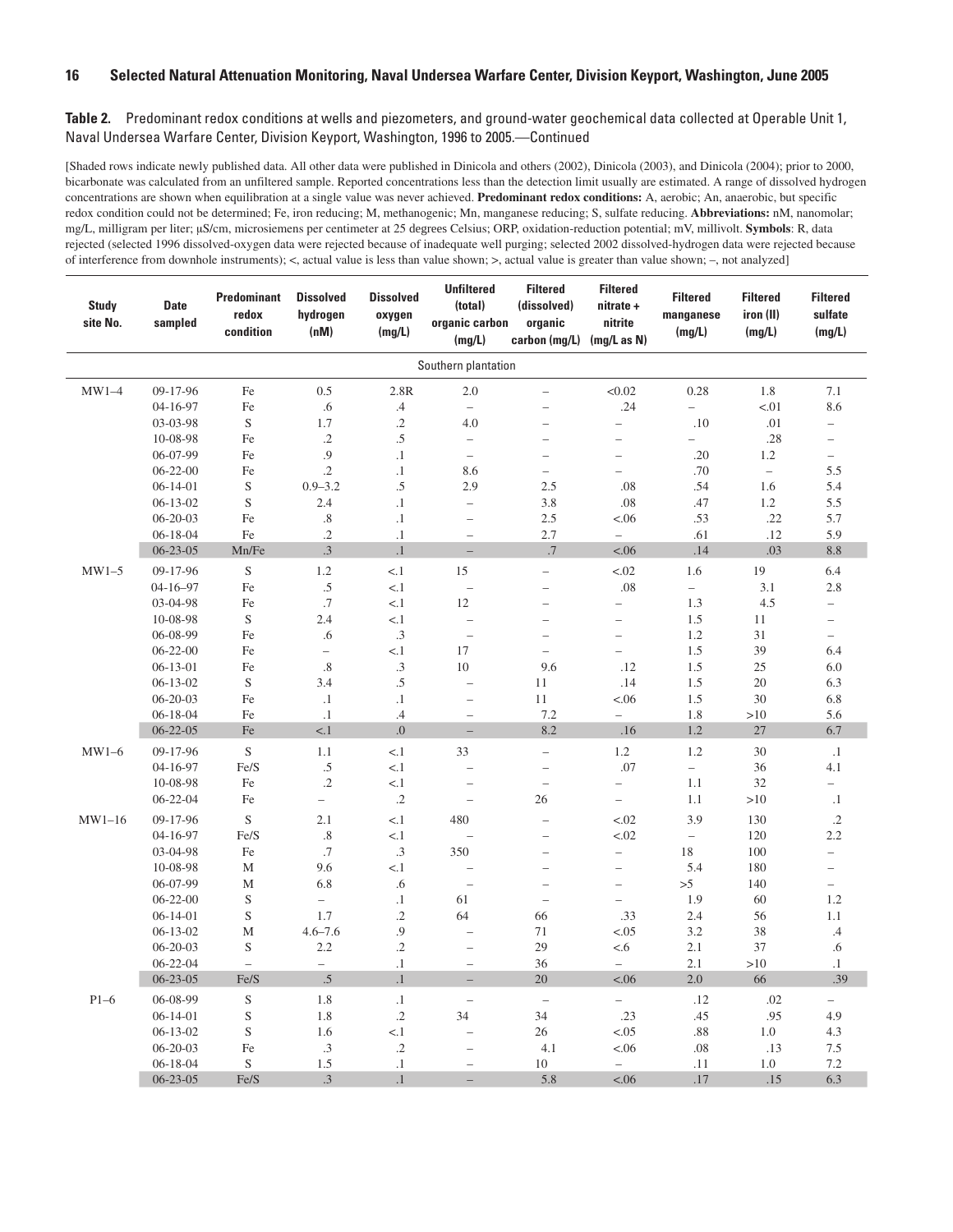| <b>Study</b><br>site No. | <b>Date</b><br>sampled           | <b>Predominant</b><br>redox<br>condition | <b>Unfiltered</b><br>sulfide<br>(mg/L) | <b>Dissolved</b><br>methane<br>(mg/L) | <b>Dissolved</b><br>carbon<br>dioxide<br>(mg/L) | <b>Filtered</b><br>bicarbonate<br>(mg/L)      | pH (units)               | <b>Specific</b><br>conductance<br>$(\mu S/cm)$ | ORP (mV)                                             | <b>Filtered</b><br>chloride<br>(mg/L) |
|--------------------------|----------------------------------|------------------------------------------|----------------------------------------|---------------------------------------|-------------------------------------------------|-----------------------------------------------|--------------------------|------------------------------------------------|------------------------------------------------------|---------------------------------------|
|                          |                                  |                                          |                                        |                                       | Southern plantation                             |                                               |                          |                                                |                                                      |                                       |
| $MW1-4$                  | 09-17-96                         | Fe                                       | < 0.01                                 | 1.2                                   | $\overline{\phantom{0}}$                        | 130                                           | 6.9                      | $\overline{\phantom{0}}$                       | $\overline{\phantom{0}}$                             | 15                                    |
|                          | 04-16-97                         | Fe                                       | < 01                                   | .70                                   | $\overline{a}$                                  | 270                                           | 7.3                      | $\overline{\phantom{0}}$                       | $\overline{\phantom{a}}$                             | $\overline{a}$                        |
|                          | 03-03-98                         | $\mathbf S$                              | < 01                                   | $\overline{\phantom{0}}$              | $\overline{a}$                                  | $\overline{\phantom{a}}$                      | $\overline{\phantom{0}}$ | $\overline{\phantom{0}}$                       | $\overline{\phantom{a}}$                             | $\overline{\phantom{0}}$              |
|                          | 10-08-98                         | Fe                                       | < 01                                   | $\overline{\phantom{0}}$              | $\overline{a}$                                  | 170                                           | 6.7                      | 368                                            | $\overline{\phantom{a}}$                             | $\overline{a}$                        |
|                          | 06-07-99                         | Fe                                       | < 01                                   | $\overline{\phantom{0}}$              | $\overline{a}$                                  | 180                                           | 6.6                      | 350                                            | $\overline{\phantom{0}}$                             | $\overline{\phantom{0}}$              |
|                          | $06 - 22 - 00$                   | Fe                                       | < 01                                   | .56                                   | $\overline{a}$                                  | 230                                           | 6.8                      | 412                                            | $-26$                                                | 19                                    |
|                          | $06 - 14 - 01$                   | $\mathbf S$                              | < 01                                   | 3.7                                   | $\overline{\phantom{0}}$                        | 180                                           | 6.5                      | 360                                            | $-8$                                                 | 22                                    |
|                          | $06 - 13 - 02$                   | $\mathbf S$                              | < 01                                   | 5.2                                   | 60                                              | 190                                           | 6.6                      | 442                                            | $-14$                                                | $20\,$                                |
|                          | $06 - 20 - 03$                   | Fe                                       | < 01                                   | 3.7                                   | 40                                              | $\overline{\phantom{0}}$                      | 6.7                      | 324                                            | $\overline{\phantom{0}}$                             | 17                                    |
|                          | $06 - 18 - 04$                   | Fe                                       | < 01                                   | 1.1                                   | 50                                              | $\qquad \qquad -$                             | 6.0                      | 320                                            | 91                                                   | 23                                    |
|                          | $06 - 23 - 05$                   | Fe                                       | < .01                                  | $\overline{\phantom{a}}$              | <10                                             | $\overline{a}$                                | 7.9                      | 203                                            | 45                                                   | 7.3                                   |
| $MW1-5$                  | 09-17-96                         | $\mathbf S$                              | < 01                                   | 2.4                                   | $\overline{a}$                                  | 410                                           | 6.7                      | $\equiv$                                       | $\overline{\phantom{0}}$                             | 21                                    |
|                          | $04 - 16 - 97$                   | Fe                                       | .03                                    | 18                                    | $\overline{a}$                                  | 1,400                                         | 6.6                      | $\overline{a}$                                 | $\overline{\phantom{0}}$                             | $\overline{\phantom{0}}$              |
|                          | 03-04-98                         | Fe                                       | < 01                                   | $\qquad \qquad -$                     | $\overline{a}$                                  | $\overline{\phantom{0}}$                      | $\overline{\phantom{0}}$ | $\overline{\phantom{0}}$                       | $\overline{\phantom{0}}$                             | $\overline{\phantom{0}}$              |
|                          | 10-08-98                         | $\mathbf S$                              | < 01                                   | $\overline{\phantom{0}}$              | $\overline{a}$                                  | 410                                           | 6.4                      | 1,740                                          | $\overline{\phantom{0}}$                             | $\overline{\phantom{0}}$              |
|                          | 06-08-99                         | Fe                                       | .01                                    | $\overline{\phantom{0}}$              | $\overline{a}$                                  | 510                                           | 6.5                      | 855                                            | $\overline{\phantom{0}}$                             | $\overline{a}$                        |
|                          | $06 - 22 - 00$                   | Fe                                       | < 01                                   | 1.1                                   | $\overline{\phantom{0}}$                        | 460                                           | 6.6                      | 790                                            | $-80$                                                | 19                                    |
|                          | $06-13-01$                       | Fe                                       | .01                                    | 2.4                                   | $\overline{a}$                                  | 470                                           | 6.4                      | 766                                            | $-70$                                                | 12                                    |
|                          | $06 - 13 - 02$                   | $\mathbf S$                              | .02                                    | 7.4                                   | 180                                             | 740                                           | 6.5                      | 608                                            | $-77$                                                | 9.6                                   |
|                          | $06 - 20 - 03$<br>$06 - 18 - 04$ | Fe<br>Fe                                 | .03<br>$\overline{\phantom{0}}$        | 4.9<br>2.4                            | 180<br>200                                      | $\qquad \qquad -$<br>$\overline{\phantom{0}}$ | 6.4<br>6.5               | 711<br>795                                     | $\overline{\phantom{m}}$<br>$\overline{\phantom{0}}$ | 10<br>9.8                             |
|                          | $06 - 22 - 05$                   | Fe                                       | .02                                    | L.                                    | 70                                              | $\Box$                                        | 6.3                      | 520                                            | $-95$                                                | 9.5                                   |
| $MW1-6$                  | 09-17-96                         | $\mathbf S$                              |                                        | 7.0                                   | $\overline{a}$                                  | 840                                           | 6.7                      | $\overline{\phantom{0}}$                       | $\equiv$                                             |                                       |
|                          | 04-16-97                         | Fe/S                                     | < 01<br>.15                            | 15                                    | $\overline{\phantom{0}}$                        | 1,100                                         | 6.5                      | $\overline{\phantom{0}}$                       | $\qquad \qquad -$                                    | 27<br>$\overline{\phantom{0}}$        |
|                          | 10-08-98                         | Fe                                       | .01                                    | $\equiv$                              | $\qquad \qquad -$                               | 720                                           | 6.4                      | 1,170                                          | $\overline{\phantom{0}}$                             | $\overline{\phantom{0}}$              |
|                          | $06 - 22 - 04$                   | Fe                                       | $\overline{a}$                         | 3.7                                   | 250                                             | $\overline{\phantom{a}}$                      | 6.2                      | 945                                            | L,                                                   | 11                                    |
| $MW1-16$                 | 09-17-96                         | S                                        | < 01                                   | 4.3                                   | $\equiv$                                        | 1,400                                         | 6.5                      | $\overline{a}$                                 | $\overline{\phantom{a}}$                             | 150                                   |
|                          | 04-16-97                         | Fe/S                                     | .06                                    | 29                                    | $\overline{\phantom{0}}$                        | 1,800                                         | 6.5                      | $\qquad \qquad -$                              | $\overline{\phantom{0}}$                             | ÷                                     |
|                          | 03-04-98                         | $\rm Fe$                                 | .01                                    | $\overline{\phantom{0}}$              | $\overline{a}$                                  | $\overline{\phantom{a}}$                      | $\overline{\phantom{0}}$ | $\overline{a}$                                 | $\overline{\phantom{0}}$                             | $\overline{\phantom{0}}$              |
|                          | 10-08-98                         | M                                        | < 01                                   | $\overline{\phantom{0}}$              | $\overline{a}$                                  | 1,600                                         | 6.3                      | 3,370                                          | $\overline{\phantom{0}}$                             | $\overline{\phantom{a}}$              |
|                          | 06-07-99                         | M                                        | .01                                    | $\qquad \qquad -$                     | $\overline{\phantom{0}}$                        | 1,200                                         | 6.7                      | 1,820                                          | $\overline{\phantom{0}}$                             | $\overline{\phantom{0}}$              |
|                          | $06 - 22 - 00$                   | S                                        | .02                                    | 1.2                                   | $\overline{\phantom{0}}$                        | 510                                           | 6.7                      | 902                                            | $-130$                                               | 43                                    |
|                          | $06 - 14 - 01$                   | $\mathbf S$                              | .08                                    | 10                                    | $\overline{\phantom{0}}$                        | 610                                           | 6.4                      | 953                                            | $\bar{a}$                                            | 40                                    |
|                          | $06 - 13 - 02$                   | M                                        | .04                                    | 24                                    | 270                                             | 700                                           | 6.5                      | 1,400                                          | $-140$                                               | 17                                    |
|                          | 06-20-03                         | S                                        | .06                                    | 9.7                                   | 240                                             | $\overline{\phantom{0}}$                      | 6.5                      | 835                                            | $\overline{\phantom{0}}$                             | 6.8                                   |
|                          | $06 - 22 - 04$                   | $\overline{\phantom{a}}$                 | .50                                    | 4.3                                   | 230                                             | $\overline{\phantom{0}}$                      | 6.3                      | 817                                            | $\equiv$                                             | 6.9                                   |
|                          | $06 - 23 - 05$                   | Fe/S                                     | .12                                    | $-$                                   | 225                                             | $\overline{\phantom{0}}$                      | 6.6                      | 767                                            | $-110$                                               | 3.8                                   |
| $P1-6$                   | 06-08-99                         | $\mathbf S$                              | .04                                    | $\bar{ }$                             | $\overline{a}$                                  | 300                                           | 6.8                      | 574                                            | $\bar{a}$                                            | $\equiv$                              |
|                          | $06 - 14 - 01$                   | S                                        | .12                                    | 6.3                                   | $\bar{ }$                                       | 350                                           | 6.4                      | 657                                            | $-38$                                                | 47                                    |
|                          | $06 - 13 - 02$                   | $\mathbf S$                              | .11                                    | 11                                    | 170                                             | 380                                           | 6.4                      | 604                                            | $-11$                                                | 37                                    |
|                          | 06-20-03                         | Fe                                       | .07                                    | 4.8                                   | 40                                              | $\overline{\phantom{0}}$                      | 8.1                      | 278                                            | $\overline{\phantom{0}}$                             | 13                                    |
|                          | $06 - 18 - 04$                   | $\mathbf S$                              | .10                                    | .37                                   | <10                                             | $\qquad \qquad -$                             | 8.6                      | 268                                            | $\qquad \qquad -$                                    | 18                                    |
|                          | $06 - 23 - 05$                   | Fe/S                                     | .12                                    | 1.4                                   | 24                                              | $\qquad \qquad -$                             | 7.1                      | 332                                            | $-53$                                                | 24                                    |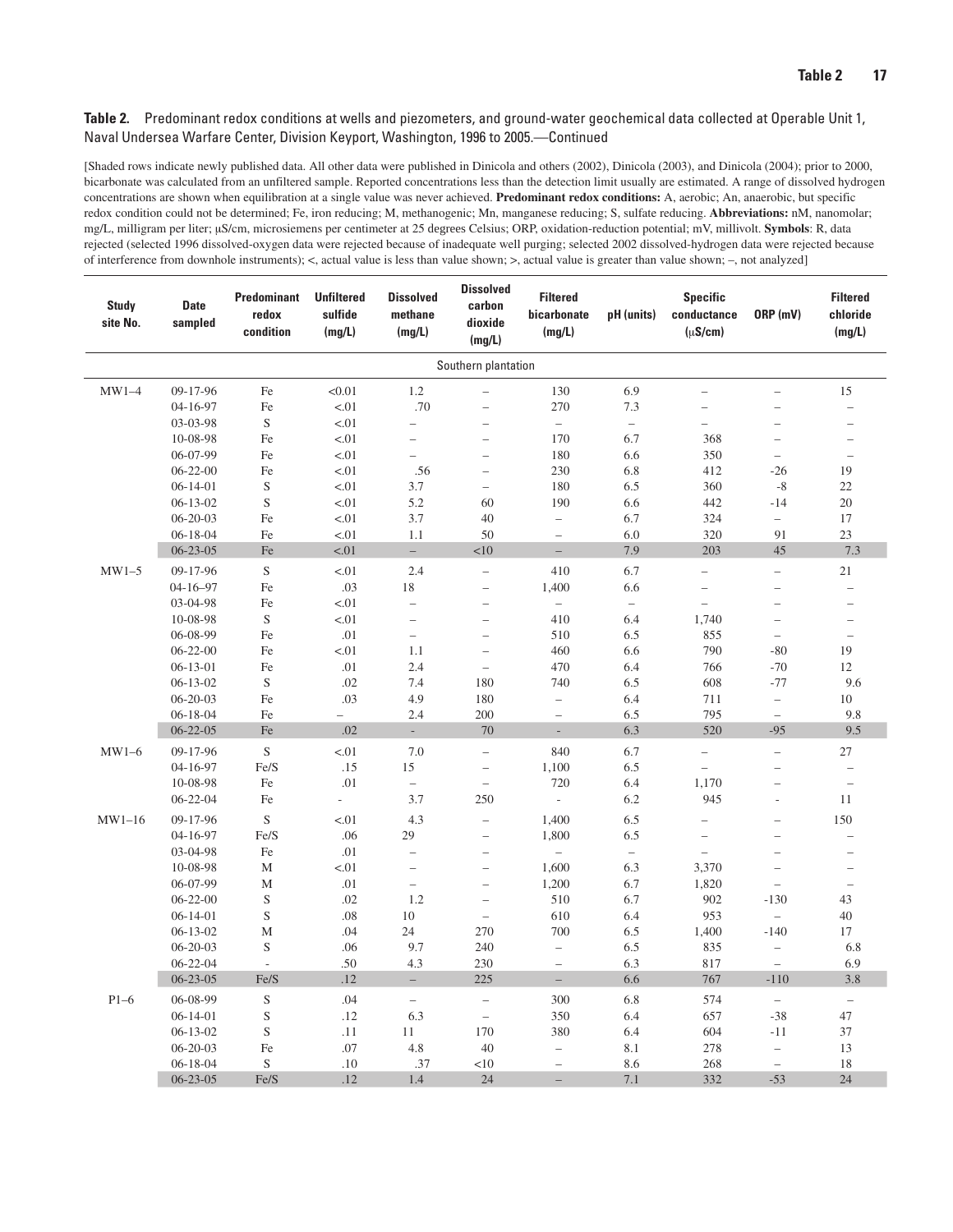| <b>Study</b><br>site No. | <b>Date</b><br>sampled | <b>Predominant</b><br>redox<br>condition | <b>Dissolved</b><br>hydrogen<br>(nM) | <b>Dissolved</b><br>oxygen<br>(mg/L) | <b>Unfiltered</b><br>(total)<br>organic carbon<br>(mg/L) | <b>Filtered</b><br>(dissolved)<br>organic<br>carbon (mg/L) | <b>Filtered</b><br>nitrate +<br>nitrite<br>(mq/L as N) | <b>Filtered</b><br>manganese<br>(mg/L) | <b>Filtered</b><br>iron (II)<br>(mg/L) | <b>Filtered</b><br>sulfate<br>(mg/L) |
|--------------------------|------------------------|------------------------------------------|--------------------------------------|--------------------------------------|----------------------------------------------------------|------------------------------------------------------------|--------------------------------------------------------|----------------------------------------|----------------------------------------|--------------------------------------|
|                          |                        |                                          |                                      |                                      | Southern plantation-Continued                            |                                                            |                                                        |                                        |                                        |                                      |
| $P1 - 7$                 | 06-08-99               | $\mathbf S$                              | $1.2\,$                              | 0.1                                  | $\overline{\phantom{0}}$                                 | $\qquad \qquad -$                                          | $\qquad \qquad -$                                      | 0.61                                   | 2.1                                    | $\qquad \qquad -$                    |
|                          | $06 - 22 - 00$         | Mn/Fe                                    | $\equiv$                             | $\cdot$ 1                            | 19                                                       | $\overline{\phantom{0}}$                                   | $\equiv$                                               | 2.6                                    | 3.2                                    | 24                                   |
|                          | $06 - 14 - 01$         | Mn/Fe                                    | $\cdot$ 2                            | $\cdot$ .2                           | 11                                                       | 11                                                         | < 0.05                                                 | 2.3                                    | 2.0                                    | 18                                   |
|                          | $06 - 14 - 02$         | Mn/Fe                                    | $\cdot$                              | 1.3                                  | $\overline{a}$                                           | 8.9                                                        | < .05                                                  | 2.2                                    | 1.9                                    | 12                                   |
|                          | $06 - 20 - 03$         | Mn/Fe                                    | $\cdot$                              | $\cdot^1$                            | $\overline{a}$                                           | 5.6                                                        | < .06                                                  | 1.9                                    | 1.3                                    | 7.5                                  |
|                          | $06 - 18 - 04$         | Mn/Fe                                    | $\cdot$                              | < 1                                  | $\overline{\phantom{a}}$                                 | 6.9                                                        | $\overline{\phantom{0}}$                               | 2.4                                    | 2.0                                    | 9.8                                  |
|                          | $06 - 22 - 05$         | Mn/Fe                                    | < 1                                  | $\cdot^1$                            | $\overline{a}$                                           | 8.8                                                        | < .06                                                  | 2.1                                    | 1.9                                    | 26                                   |
| $P1-8$                   | 06-07-99               | $\mathbf S$                              | 1.8                                  | < 1                                  | $\overline{\phantom{a}}$                                 | $\overline{\phantom{0}}$                                   | $\overline{\phantom{0}}$                               | .20                                    | .08                                    | $\overline{\phantom{0}}$             |
|                          | $06 - 14 - 01$         | Fe                                       | $.7\,$                               | $\cdot^1$                            | 5                                                        | 4.7                                                        | .06                                                    | .16                                    | .22                                    | $\cdot^1$                            |
|                          | $06 - 13 - 02$         | Fe                                       | .6                                   | $\cdot$ 3                            | $\hspace{1.0cm} - \hspace{1.0cm}$                        | 8.8                                                        | < .05                                                  | .21                                    | .38                                    | $\cdot$ 3                            |
|                          | 06-20-03               | Fe                                       | .6                                   | $\cdot$ 1                            | $\overline{\phantom{0}}$                                 | 2.3                                                        | < .06                                                  | .09                                    | .12                                    | .4                                   |
|                          | $06 - 18 - 04$         | Mn/Fe                                    | .3                                   | .4                                   | $\overline{\phantom{a}}$                                 | 3.0                                                        | $\bar{ }$                                              | .13                                    | .01                                    | .4                                   |
|                          | $06 - 23 - 05$         | Mn/Fe                                    | $\cdot$                              | $\cdot$                              | $\equiv$                                                 | 14                                                         | < .06                                                  | .12                                    | .12                                    | $\leq$ .2                            |
| $P1-9$                   | 06-08-99               | $\mathbf M$                              | 19                                   | $\cdot$ 3                            | $\frac{1}{2}$                                            | $\overline{\phantom{0}}$                                   | $\overline{\phantom{0}}$                               | .90                                    | .03                                    | $\overline{a}$                       |
|                          | $06 - 22 - 00$         | S/M                                      | $\bar{\phantom{a}}$                  | $\cdot$ 1                            | 10                                                       | $\overline{a}$                                             | $\overline{\phantom{0}}$                               | .69                                    | .20                                    | 6.6                                  |
|                          | $06 - 14 - 01$         | $\mathbf M$                              | 6.7                                  | $\cdot$ 1                            | 2.3                                                      | 1.7                                                        | < .05                                                  | .19                                    | .05                                    | 7.6                                  |
|                          | $06 - 13 - 02$         | An                                       | $\overline{\phantom{0}}$             | .6                                   | $\bar{ }$                                                | 9.8                                                        | < .05                                                  | 1.2                                    | .42                                    | 5.6                                  |
|                          | $06 - 20 - 03$         | Fe                                       | $\cdot$ .2                           | $\cdot$ 1                            | $\overline{\phantom{0}}$                                 | 3.7                                                        | < .06                                                  | .24                                    | < 01                                   | 7.0                                  |
|                          | $06 - 18 - 04$         | Mn/Fe                                    | $\cdot$ .2                           | $\cdot$ 1                            | $\overline{\phantom{0}}$                                 | 4.0                                                        | $\overline{\phantom{0}}$                               | .26                                    | .14                                    | 7.3                                  |
|                          | $06 - 23 - 05$         | Mn                                       | $< 1$                                | $\cdot$ 1                            | $\qquad \qquad -$                                        | 1.4                                                        | < .06                                                  | .11                                    | .01                                    | 8.7                                  |
| $P1-10$                  | 06-07-99               | Fe                                       | $.7\,$                               | $\cdot$ 3                            | $\bar{ }$                                                | $\overline{a}$                                             | $\overline{\phantom{0}}$                               | .10                                    | .11                                    | $\overline{a}$                       |
|                          | $06 - 22 - 00$         | Fe                                       | $\overline{\phantom{0}}$             | < 1                                  | 7.2                                                      | $\overline{\phantom{0}}$                                   | $\overline{\phantom{0}}$                               | .07                                    | .25                                    | < .3                                 |
|                          | $06 - 13 - 01$         | $\mathbf S$                              | 2.0                                  | $\cdot$ .2                           | 3.0                                                      | 4.2                                                        | < .05                                                  | .07                                    | .20                                    | .06                                  |
|                          | $06 - 12 - 02$         | Fe                                       | $.3\,$                               | $\cdot$ 1                            | $\frac{1}{2}$                                            | 3.5                                                        | < .05                                                  | .05                                    | .41                                    | < 1                                  |
|                          | $06-19-03$             | Fe                                       | $\cdot$ .2                           | $\cdot$ 1                            | $\overline{a}$                                           | 3.5                                                        | < .06                                                  | .42                                    | .34                                    | 2.6                                  |
|                          | $06 - 18 - 04$         | Mn/Fe                                    | $\cdot$                              | $\cdot$ 1                            | $\overline{\phantom{0}}$                                 | 3.5                                                        | $\overline{\phantom{0}}$                               | .58                                    | .35                                    | $\leq$ .2                            |
|                          | $06 - 22 - 05$         | Mn/Fe                                    | $\cdot$ 1                            | $\cdot$ 1                            | $\equiv$                                                 | 3.3                                                        | < .06                                                  | .74                                    | .24                                    | $\leq$ 2                             |
|                          |                        |                                          |                                      |                                      | Intermediate aquifer                                     |                                                            |                                                        |                                        |                                        |                                      |
| $1MW-4$                  | 09-17-96               | Fe                                       | 0.6                                  | 1.6R                                 | 23                                                       | $\overline{\phantom{0}}$                                   | <0.02                                                  | 0.77                                   | $1.5\,$                                | 0.04                                 |
|                          | 04-16-97               | ${\mathbf S}$                            | 1.8                                  | < 1                                  | $\overline{\phantom{0}}$                                 | $\overline{\phantom{a}}$                                   | .03                                                    | $\overline{\phantom{0}}$               | 1.7                                    | $\cdot$ 4                            |
|                          | $06 - 17 - 04$         | $\mathbf S$                              | 2.7                                  | $\cdot$ 1                            | $\overline{\phantom{0}}$                                 | 15                                                         | $\overline{\phantom{0}}$                               | .97                                    | 2.0                                    | .8                                   |
| $MW1-25$                 | 09-17-96               | Fe                                       | $\mathcal{A}$                        | 2.7R                                 | 7.4                                                      | $\overline{\phantom{0}}$                                   | .14                                                    | .16                                    | .74                                    | 16                                   |
|                          | 04-17-97               | Fe                                       | $.8\,$                               | $\cdot$ 1                            | $\overline{\phantom{0}}$                                 | $\overline{\phantom{0}}$                                   | < .02                                                  |                                        | .88                                    | 15                                   |
|                          | 03-05-98               | Fe                                       | $.3\,$                               | .3                                   | 7.9                                                      | $\overline{\phantom{0}}$                                   | $\overline{\phantom{0}}$                               | .20                                    | .73                                    | $\overline{\phantom{0}}$             |
|                          | 10-05-98               | Fe                                       | $\cdot$ .2                           | $\cdot$ 1                            | $\equiv$                                                 | $\overline{a}$                                             | $\overline{\phantom{0}}$                               | .19                                    | .99                                    | $\overline{\phantom{a}}$             |
|                          | $06 - 22 - 00$         | Fe                                       | $.4\phantom{0}$                      | $\cdot$                              | 6.5                                                      | $\overline{\phantom{0}}$                                   | $\overline{\phantom{0}}$                               | .16                                    | .80                                    | 13                                   |
|                          | $06-12-01$             | ${\mathbf S}$                            | $2.8 - 4.3$                          | $\cdot$                              | 7.1                                                      | 6.8                                                        | < .05                                                  | .16                                    | .99                                    | 13                                   |
|                          | $06-14-02$             | $\mathbf S$                              | $0.7 - 2.4$                          | $\cdot$ 1                            | $\overline{\phantom{0}}$                                 | 6.2                                                        | < .05                                                  | .18                                    | 1.1                                    | 9.7                                  |
|                          | $06-19-03$             | Fe                                       | $\cdot$ 3                            | $\cdot$ 1                            | $\overline{\phantom{0}}$                                 | 6.5                                                        | < .06                                                  | .18                                    | 1.1                                    | 11                                   |
|                          | $06 - 16 - 04$         | Fe                                       | $\cdot$ 2                            | $\cdot$ 1                            | $\overline{\phantom{a}}$                                 | 6.2                                                        | $\equiv$                                               | .17                                    | 1.0                                    | 10                                   |
|                          | $06 - 21 - 05$         | Fe                                       | $\cdot$                              | $\cdot$ 1                            | $\overline{\phantom{0}}$                                 | 5.9                                                        | < .06                                                  | .16                                    | 1.0                                    | 9.5                                  |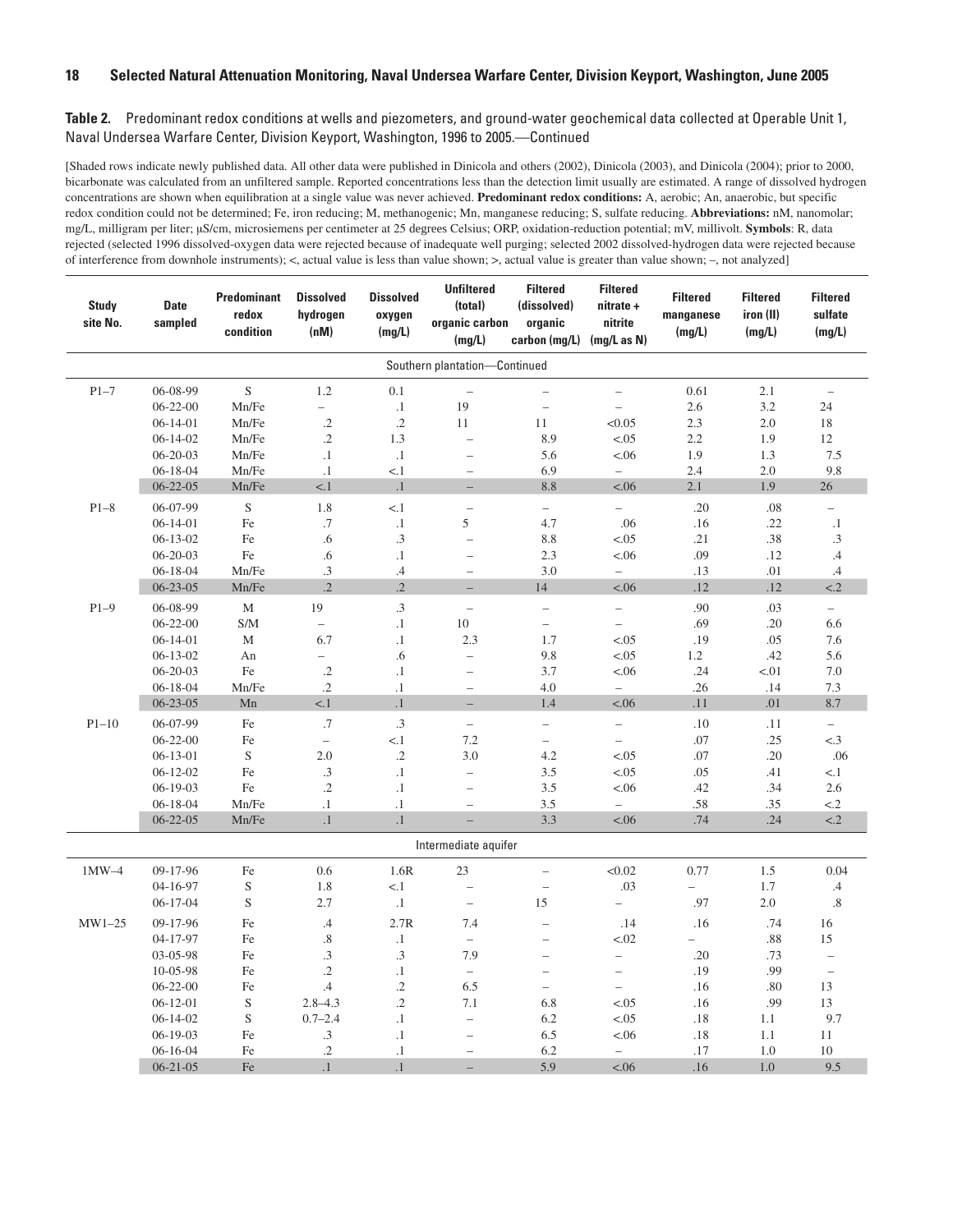| <b>Study</b><br>site No. | <b>Date</b><br>sampled | <b>Predominant</b><br>redox<br>condition | <b>Unfiltered</b><br>sulfide<br>(mg/L) | <b>Dissolved</b><br>methane<br>(mg/L) | <b>Dissolved</b><br>carbon<br>dioxide<br>(mg/L) | <b>Filtered</b><br>bicarbonate<br>(mg/L) | pH (units)               | <b>Specific</b><br>conductance<br>$(\mu S/cm)$ | ORP (mV)                 | <b>Filtered chlo-</b><br>ride (mg/L) |
|--------------------------|------------------------|------------------------------------------|----------------------------------------|---------------------------------------|-------------------------------------------------|------------------------------------------|--------------------------|------------------------------------------------|--------------------------|--------------------------------------|
|                          |                        |                                          |                                        |                                       | Southern plantation-Continued                   |                                          |                          |                                                |                          |                                      |
| $P1-7$                   | 06-08-99               | $\mathbf S$                              | < 0.01                                 | $\qquad \qquad -$                     | $\overline{a}$                                  | 310                                      | 6.7                      | 627                                            | $\overline{\phantom{0}}$ | $\overline{\phantom{0}}$             |
|                          | $06 - 22 - 00$         | Mn/Fe                                    | < .01                                  | 1.5                                   | $\overline{\phantom{0}}$                        | 400                                      | 6.8                      | 851                                            | $-35$                    | 55                                   |
|                          | $06-14-01$             | Mn/Fe                                    | < 01                                   | 4.0                                   | $\qquad \qquad -$                               | 320                                      | 6.5                      | 666                                            | $-32$                    | 41                                   |
|                          | $06-14-02$             | Mn/Fe                                    | < 01                                   | 6.0                                   | 87                                              | 300                                      | 6.6                      | 601                                            | $-41$                    | 60                                   |
|                          | $06 - 20 - 03$         | Mn/Fe                                    | < 01                                   | 4.8                                   | 50                                              | $\overline{\phantom{0}}$                 | 6.6                      | 498                                            | $\frac{1}{2}$            | 42                                   |
|                          | $06 - 18 - 04$         | Mn/Fe                                    | $-.01$                                 | 1.7                                   | 40                                              | $\qquad \qquad -$                        | 6.7                      | 613                                            | $\overline{\phantom{0}}$ | 56                                   |
|                          | $06 - 22 - 05$         | Mn/Fe                                    | < 01                                   | 2.3                                   | 37                                              | $\overline{a}$                           | 6.5                      | 637                                            | $-20$                    | 55                                   |
| $P1-8$                   | 06-07-99               | $\mathbf S$                              | $.01\,$                                | $\overline{\phantom{a}}$              | $\overline{\phantom{0}}$                        | 210                                      | 7.6                      | 381                                            | $\overline{\phantom{0}}$ | $\overline{\phantom{0}}$             |
|                          | $06 - 14 - 01$         | Fe                                       | .02                                    | 6.9                                   | $\overline{a}$                                  | 200                                      | 7.0                      | 363                                            | $-73$                    | 18                                   |
|                          | $06-13-02$             | Fe                                       | .02                                    | 11                                    | 40                                              | 104                                      | 6.9                      | 482                                            | $-46$                    | 35                                   |
|                          | $06 - 20 - 03$         | Fe                                       | < 01                                   | 9.6                                   | <10                                             | $\overline{\phantom{0}}$                 | 7.2                      | 285                                            | $\overline{\phantom{0}}$ | 3.3                                  |
|                          | $06 - 18 - 04$         | Mn/Fe                                    | .01                                    | 1.7                                   | <10                                             | $\overline{a}$                           | 7.4                      | 336                                            | $-218$                   | 5.9                                  |
|                          | $06 - 23 - 05$         | Mn/Fe                                    | $-.01$                                 | 3.4                                   | $<\!\!10$                                       | $\overline{\phantom{0}}$                 | $7.5\,$                  | 308                                            | $-147$                   | 4.2                                  |
| $P1-9$                   | 06-08-99               | M                                        | < 01                                   | $\overline{\phantom{a}}$              | $\overline{\phantom{0}}$                        | 270                                      | 6.6                      | 680                                            | $\overline{\phantom{0}}$ | $\overline{a}$                       |
|                          | $06 - 22 - 00$         | S/M                                      | < 01                                   | 1.7                                   | $\overline{\phantom{0}}$                        | 250                                      | 6.8                      | 548                                            | $-17$                    | 59                                   |
|                          | $06-14-01$             | $\mathbf M$                              | < 01                                   | 1.4                                   | $\overline{\phantom{0}}$                        | 200                                      | 7.8                      | 289                                            | $-120$                   | 14                                   |
|                          | $06 - 13 - 02$         | An                                       | $-.01$                                 | $7.5\,$                               | 91                                              | 280                                      | 6.5                      | 601                                            | 17                       | 71                                   |
|                          | $06 - 20 - 03$         | Fe                                       | .01                                    | 2.5                                   | $27\,$                                          | $\overline{\phantom{0}}$                 | 7.0                      | 353                                            | $\overline{\phantom{0}}$ | 23                                   |
|                          | $06 - 18 - 04$         | Mn/Fe                                    | < 01                                   | .71                                   | 35                                              | $\overline{a}$                           | 6.7                      | 330                                            | $-97$                    | 26                                   |
|                          | $06 - 23 - 05$         | Mn                                       | < .01                                  | .02                                   | <10                                             | $\overline{\phantom{0}}$                 | 8.3                      | 202                                            | 22                       | 12                                   |
| $P1-10$                  | 06-07-99               | Fe                                       | $-.01$                                 | $\equiv$                              | $\overline{a}$                                  | 300                                      | 6.7                      | 560                                            | $\overline{a}$           | $\overline{a}$                       |
|                          | $06 - 22 - 00$         | Fe                                       | < 01                                   | 1.3                                   | $\overline{\phantom{0}}$                        | 290                                      | 7.1                      | 500                                            | $-19$                    | 15                                   |
|                          | $06-13-01$             | $\mathbf S$                              | < 01                                   | 4.9                                   | $\overline{\phantom{0}}$                        | 290                                      | 7.2                      | 476                                            | $-24$                    | 15                                   |
|                          | $06-12-02$             | Fe                                       | < 01                                   | 18                                    | 51                                              | 270                                      | 6.8                      | 438                                            | $\,$ 8 $\,$              | 14                                   |
|                          | $06-19-03$             | Fe                                       | $-.01$                                 | 8.2                                   | 30                                              | $\overline{\phantom{0}}$                 | 6.6                      | 425                                            | $\overline{a}$           | 16                                   |
|                          | $06 - 18 - 04$         | Mn/Fe                                    | < 01                                   | .33                                   | 45                                              | $\overline{\phantom{0}}$                 | 6.3                      | 422                                            | $-69$                    | 9.5                                  |
|                          | $06 - 23 - 05$         | Mn/Fe                                    | < .01                                  | .71                                   | 40                                              | $\overline{\phantom{0}}$                 | 6.6                      | 420                                            | $\overline{4}$           | 11                                   |
|                          |                        |                                          |                                        |                                       | Intermediate aquifer                            |                                          |                          |                                                |                          |                                      |
| 1MW-4                    | 09-17-96               | Fe                                       | < 0.01                                 | 16                                    | $\qquad \qquad -$                               | 780                                      | 7.3                      | $\overline{\phantom{0}}$                       | $\overline{\phantom{0}}$ | 25                                   |
|                          | 04-16-97               | $\mathbf S$                              | .02                                    | 47                                    | $\qquad \qquad -$                               | 1,300                                    | 7.3                      | $\overline{\phantom{0}}$                       |                          | $\qquad \qquad -$                    |
|                          | $06-17-04$             | $\mathbf S$                              | .06                                    | 4.5                                   | 120                                             | $\overline{\phantom{a}}$                 | 6.5                      | 1,200                                          | L,                       | 25                                   |
| MW1-25                   | 09-17-96               | Fe                                       | ${<}01$                                | 3.6                                   | $\overline{\phantom{0}}$                        | 360                                      | 7.1                      | $\qquad \qquad -$                              | $\overline{\phantom{0}}$ | 140                                  |
|                          | 04-17-97               | Fe                                       | $-.01$                                 | 7.9                                   | $\overline{\phantom{0}}$                        | 1,000                                    | 7.0                      | $\overline{\phantom{0}}$                       | $\overline{\phantom{0}}$ | $\overline{\phantom{0}}$             |
|                          | 03-05-98               | Fe                                       | < 01                                   | $\overline{\phantom{0}}$              | $\qquad \qquad -$                               | $\overline{\phantom{0}}$                 | $\overline{\phantom{m}}$ | $\overline{\phantom{0}}$                       | $\overline{\phantom{0}}$ | $\overline{\phantom{0}}$             |
|                          | 10-05-98               | Fe                                       | < 01                                   | $\overline{a}$                        | $\qquad \qquad -$                               | 450                                      | 6.9                      | 1,240                                          | $\qquad \qquad -$        | $\qquad \qquad -$                    |
|                          | $06 - 22 - 00$         | Fe                                       | $-.01$                                 | .79                                   | $\qquad \qquad -$                               | 380                                      | 6.9                      | 1,230                                          | $-49$                    | 170                                  |
|                          | $06 - 12 - 01$         | $\mathbf S$                              | $-.01$                                 | 4.7                                   | $\qquad \qquad -$                               | 440                                      | 6.7                      | 1,180                                          | $-36$                    | 160                                  |
|                          | $06 - 14 - 02$         | $\mathbf S$                              | < 01                                   | 7.0                                   | 83                                              | 370                                      | 6.7                      | 1,030                                          | $-60$                    | 170                                  |
|                          | $06 - 19 - 03$         | Fe                                       | < 01                                   | 8.1                                   | 65                                              | $\qquad \qquad -$                        | 6.7                      | 1,180                                          | $-17$                    | 170                                  |
|                          | $06 - 16 - 04$         | Fe                                       | < 01                                   | 1.4                                   | 40                                              | $\qquad \qquad -$                        | 7.1                      | 1,210                                          | $\overline{\phantom{a}}$ | 160                                  |
|                          | $06 - 21 - 05$         | Fe                                       | < .01                                  | 2.1                                   | 33                                              | $\overline{\phantom{0}}$                 | 6.9                      | 1,150                                          | $-9$                     | 160                                  |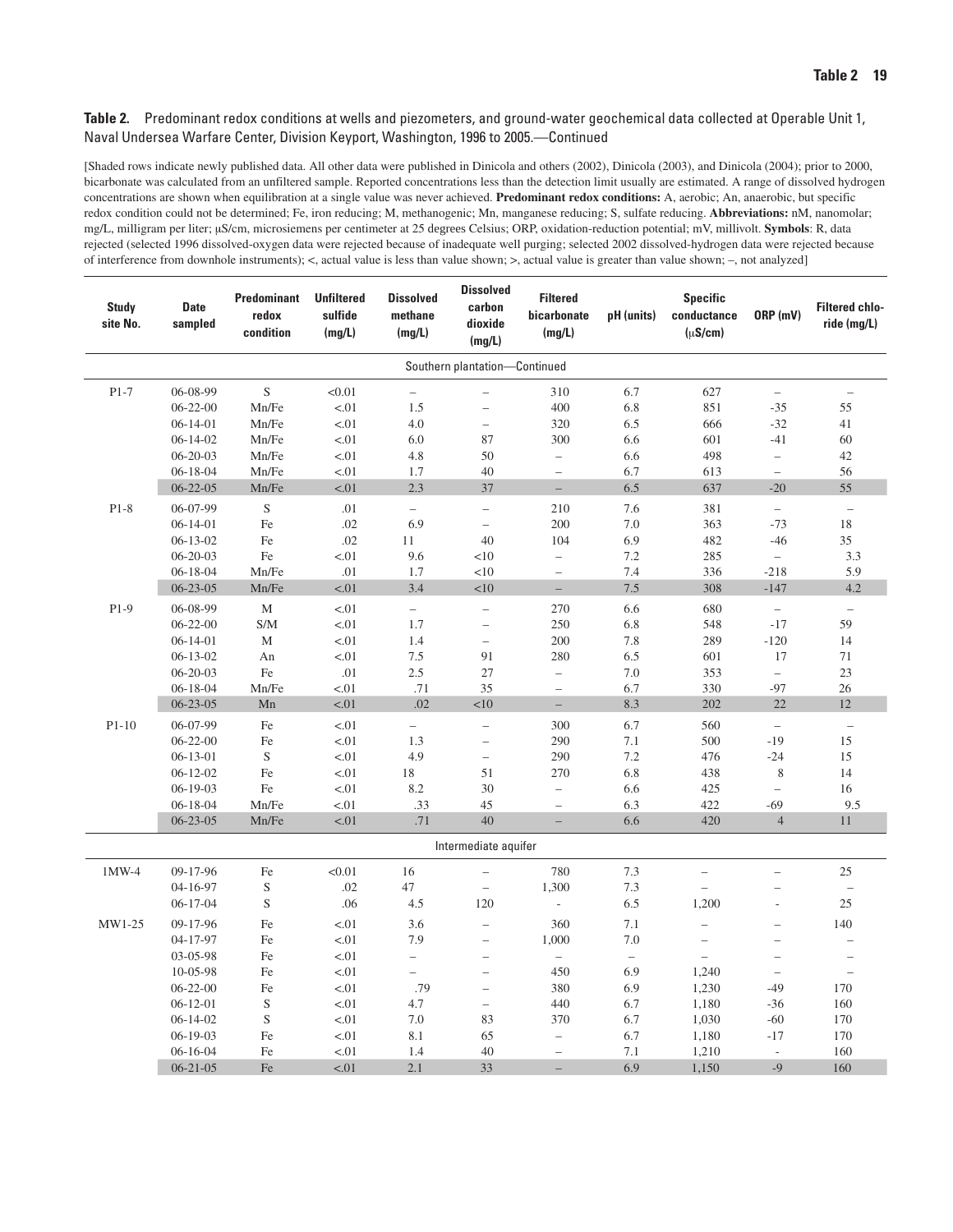| <b>Study</b><br>site No. | <b>Date</b><br>sampled | <b>Predominant</b><br>redox<br>condition | <b>Dissolved</b><br>hydrogen<br>(nM) | <b>Dissolved</b><br>oxygen<br>(mg/L) | <b>Unfiltered</b><br>(total)<br>organic carbon organic car-<br>(mg/L) | <b>Filtered</b><br>(dissolved)<br>bon (mq/L) | Filtered ni-<br>trate + nitrite<br>(mg/L as N) | <b>Filtered</b><br>manganese<br>(mg/L) | <b>Filtered</b><br>iron (II)<br>(mg/L) | <b>Filtered</b><br>sulfate<br>(mg/L) |
|--------------------------|------------------------|------------------------------------------|--------------------------------------|--------------------------------------|-----------------------------------------------------------------------|----------------------------------------------|------------------------------------------------|----------------------------------------|----------------------------------------|--------------------------------------|
|                          |                        |                                          |                                      |                                      | Intermediate aquifer-Continued                                        |                                              |                                                |                                        |                                        |                                      |
| $MW1-28$                 | $09-16-96$             | Fe                                       | 0.3                                  | 2.1R                                 | 7.2                                                                   | $\overline{\phantom{0}}$                     | < 0.02                                         | 0.20                                   | 1.0                                    | 48                                   |
|                          | 04-17-97               | Fe                                       | 1.0                                  | < 1                                  | $\equiv$                                                              | $\overline{\phantom{0}}$                     | .04                                            |                                        | .99                                    | 51                                   |
|                          | 03-05-98               | Fe                                       | $\cdot$ 4                            | $.5\,$                               | 7.7                                                                   | $\overline{\phantom{0}}$                     | $\overline{\phantom{0}}$                       | .20                                    | .67                                    | $\overline{\phantom{0}}$             |
|                          | 10-07-98               | Fe                                       | .6                                   | < 1                                  | $\overline{\phantom{0}}$                                              |                                              | $\overline{\phantom{0}}$                       | .19                                    | 1.0                                    |                                      |
|                          | $06 - 22 - 00$         | Fe                                       | $\cdot$ 3                            | < 1                                  | 13                                                                    | -                                            | $\overline{\phantom{0}}$                       | .16                                    | .66                                    | 44                                   |
|                          | $06-12-01$             | S/M                                      | $4.1 - 5.7$                          | $.5\,$                               | 10                                                                    | 6.9                                          | < .05                                          | .16                                    | .90                                    | 45                                   |
|                          | $06 - 14 - 02$         | An                                       | >100R                                | $\cdot$ 1                            | $\overline{\phantom{0}}$                                              | 7.0                                          | < .05                                          | .16                                    | .92                                    | 39                                   |
|                          | $06-19-03$             | S                                        | 2.5                                  | $\cdot$ 1                            | $\overline{\phantom{0}}$                                              | 6.8                                          | < .06                                          | .16                                    | .66                                    | 39                                   |
|                          | $06 - 16 - 04$         | Mn/Fe                                    | $\cdot$ .2                           | $\cdot$ 1                            | $\overline{\phantom{0}}$                                              | 5.9                                          | $\overline{\phantom{0}}$                       | .18                                    | < 01                                   | 36                                   |
|                          | $06 - 21 - 05$         | Fe                                       | $\cdot$ 1                            | $\overline{.2}$                      | $-$                                                                   | 6.3                                          | < .06                                          | .16                                    | .98                                    | 37                                   |
| $MW1-29$                 | 09-16-96               | Mn/Fe                                    | $\cdot$                              | 1.9R                                 | $\overline{\phantom{0}}$                                              | $\overline{\phantom{0}}$                     | < 0.02                                         | .86                                    | 2.0                                    | 1.8                                  |
|                          | 04-17-97               | Fe                                       | .7                                   | < 1                                  | $\overline{\phantom{0}}$                                              | $\overline{\phantom{0}}$                     | .29                                            |                                        | 2.1                                    | 1.1                                  |
|                          | $06-16-04$             | Fe                                       | .9                                   | < 1                                  | $\overline{\phantom{0}}$                                              | 3.2                                          | $\qquad \qquad -$                              | .99                                    | 3.0                                    | < .09                                |
| $MW1-38$                 | 10-09-98               | Fe                                       | $\overline{\phantom{0}}$             | $\cdot$ 1                            | $\overline{\phantom{0}}$                                              | $\overline{\phantom{0}}$                     | $\overline{\phantom{0}}$                       | .20                                    | .08                                    | $\overline{\phantom{0}}$             |
|                          | $06 - 20 - 00$         | Fe                                       | $\cdot$ 1                            | $.2\,$                               | 5.6                                                                   | $\overline{\phantom{0}}$                     | < 0.05                                         | .08                                    | .10                                    | 2.3                                  |
|                          | $06 - 12 - 02$         | S                                        | 1.4                                  | < 1                                  | 5.0                                                                   | $\overline{\phantom{0}}$                     | < .05                                          | .08                                    | .42                                    | 2.9                                  |
|                          | $06 - 16 - 04$         | Mn/Fe                                    | $\cdot$                              | $\cdot$ 1                            | $\overline{\phantom{0}}$                                              | 4.9                                          | $\overline{\phantom{m}}$                       | .06                                    | .04                                    | 1.2                                  |
|                          | $06 - 24 - 05$         | Fe                                       | $\cdot$ 3                            | $\cdot$ 1                            | $-$                                                                   | 4.4                                          | < .06                                          | .06                                    | .09                                    | 3.3                                  |
| MW1-39                   | 09-16-96               | Fe/S                                     | .6                                   | 2.0R                                 | 4.4                                                                   | $\overline{\phantom{0}}$                     | < 0.02                                         | .02                                    | < 01                                   | .7                                   |
|                          | 04-17-97               | S                                        | 4.5                                  | < 1                                  | $\overline{\phantom{0}}$                                              | $\overline{\phantom{0}}$                     | < .02                                          |                                        | .05                                    | 13                                   |
|                          | 03-03-98               | Fe/S                                     | .3                                   | .3                                   | 3.7                                                                   | $\overline{\phantom{0}}$                     | $\qquad \qquad -$                              | .10                                    | .03                                    | $\overline{\phantom{0}}$             |
|                          | 10-09-98               | Fe/S                                     | .5                                   | < 1                                  | $\overline{\phantom{0}}$                                              | $\overline{\phantom{m}}$                     | $\overline{\phantom{m}}$                       | < 01                                   | .04                                    | $\overline{\phantom{0}}$             |
|                          | 06-07-99               | Fe/S                                     | 1.0                                  | .3                                   | $\overline{\phantom{0}}$                                              | $\overline{\phantom{0}}$                     | $\overline{\phantom{m}}$                       | .10                                    | .02                                    | $\overline{\phantom{0}}$             |
|                          | $06 - 20 - 00$         | Fe/S                                     | .5                                   | $\cdot$ 1                            | 2.4                                                                   | $\overline{\phantom{0}}$                     | < .05                                          | .01                                    | .07                                    | $\cdot$ 2                            |
|                          | $06-12-01$             | S                                        | 1.4                                  | .3                                   | 3.4                                                                   | 3.3                                          | < 0.05                                         | .01                                    | < 01                                   | $\cdot$ 1                            |
|                          | $06 - 12 - 02$         | $\mathbf M$                              | >30R                                 | < 1                                  | $\overline{\phantom{0}}$                                              | 2.8                                          | < 0.05                                         | .01                                    | $\cdot$ 1                              | $\cdot$ 1                            |
|                          | $06-19-03$             | S                                        | 1.8                                  | $\cdot$ 1                            | $\overline{\phantom{0}}$                                              | 2.5                                          | < .06                                          | .01                                    | < 01                                   | 1.2                                  |
|                          | $06 - 16 - 04$         | S                                        | 2.0                                  | $\cdot$ 1                            | $\overline{\phantom{0}}$                                              | 2.4                                          | $\overline{\phantom{0}}$                       | .01                                    | .05                                    | $\cdot$ 1                            |